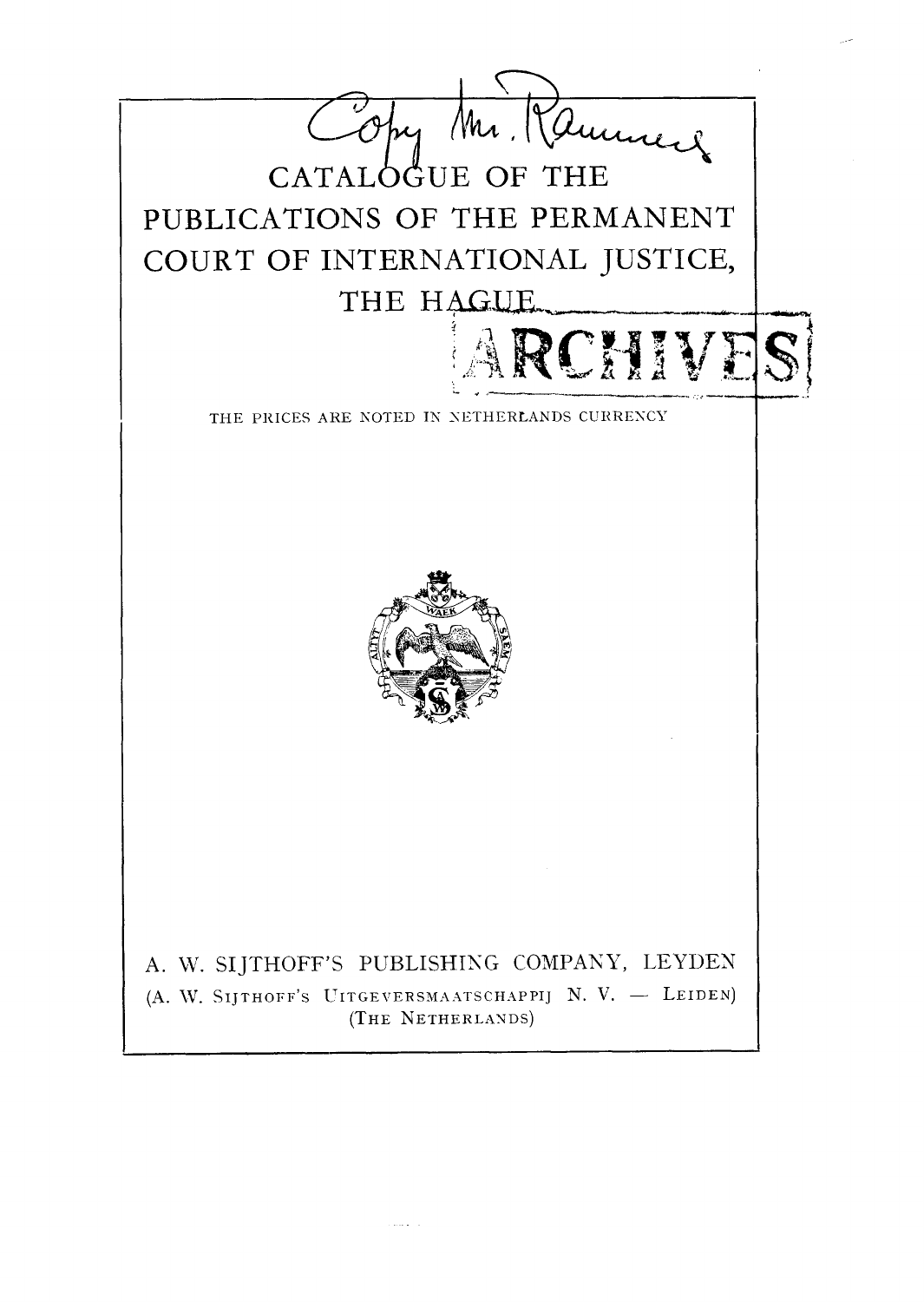# **CONTENTS** سندار المسارة

|                                                                                | Pages |
|--------------------------------------------------------------------------------|-------|
| SERIES A.-Collection of Judgments 3                                            |       |
| SERIES B.-Collection of Advisory Opinions $\ldots$ $\ldots$ $\ldots$ 5         |       |
| SERIES A./B.-Collection of Judgments, Orders and Advisory<br><b>Opinions</b> 6 |       |
| SERIES C.—Pleadings, Oral Statements and Documents 9                           |       |
| SERIES D.—Acts and Documents concerning the organization of<br>the Court 16    |       |
| SERIES E.—Annual Reports 17                                                    |       |
| SERIES F.-General Indexes 19                                                   |       |
| Index of cases dealt with 20                                                   |       |

## **NOTE**

 $\overline{\phantom{a}}$ 

On February 21st, 1931, the Court adopted a new version of Article 65 of its Kules providing that its judgments, orders and advisory opinions, or its reates providing that its judgments, orders and advisory opinions, which had previously been embodied in two series of publications, namely : Series *A, Judgments and Orders ;* Series *B, Advisory Opinions*, should

For the fascicules which have been published in these series prior to the said decision of the Court, the table hereafter (pp. 3-5) indicates both the new numbering (figures at the left between brackets) and the *old* numbering (fatfaced figures). The latter is the only one appearing on the fascicules themselves.

 $\sim 10^{11}$  and  $\sim 10^{11}$  and  $\sim 10^{11}$ 

 $\mathcal{A}^{\prime}$ 

 $\mathbf{2}% \in\mathbb{Z}_{+}^{d}[z,\bar{z}]$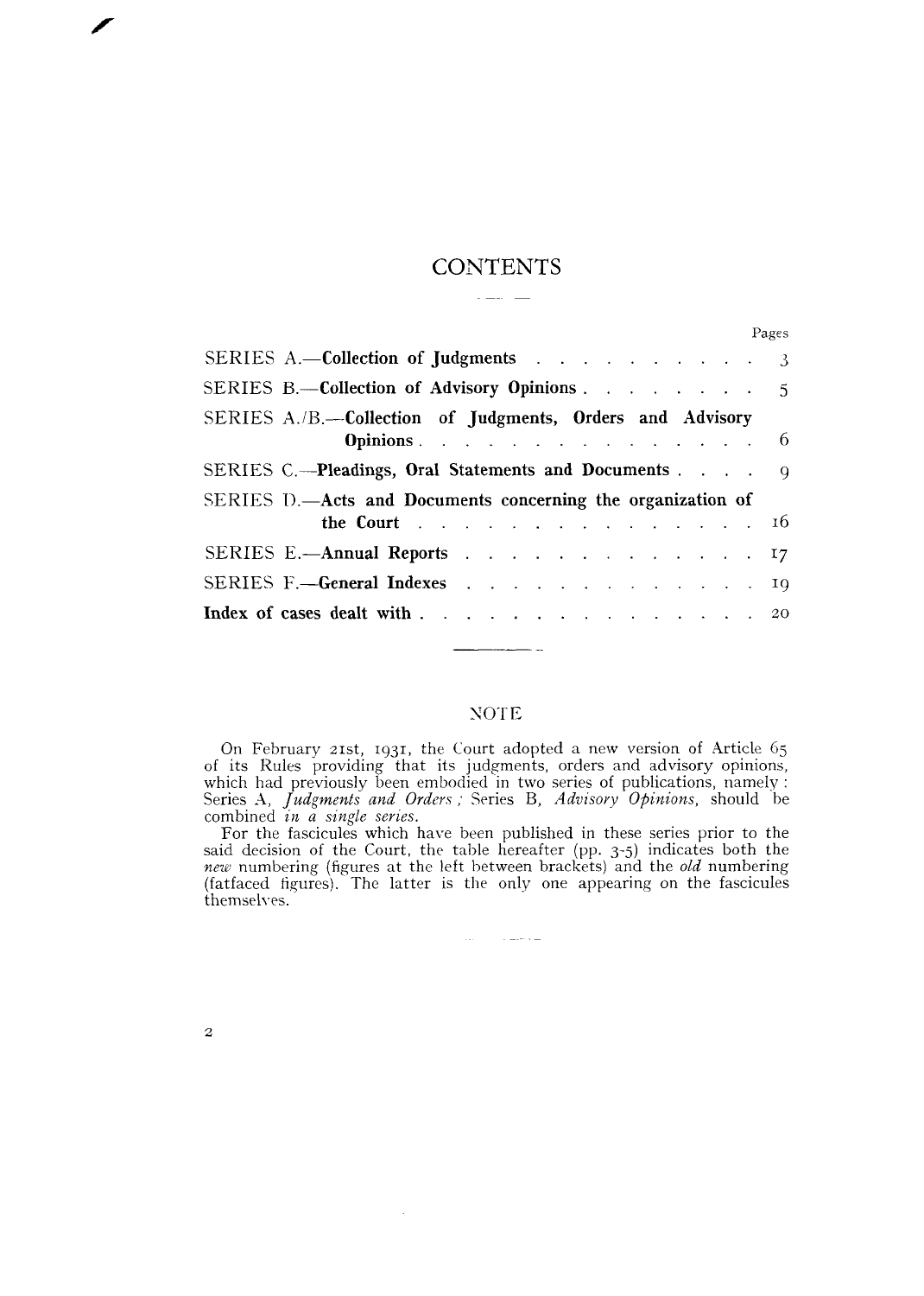# SERIES A.-COLLECTION OF JUDGMENTS<sup>3</sup>

| (5)  | No.               | I. THE S.S. "WIMBLEDON"                                                                                                                                                                                                            | Fl. 3.50 $\frac{1}{2}$ . - |       |
|------|-------------------|------------------------------------------------------------------------------------------------------------------------------------------------------------------------------------------------------------------------------------|----------------------------|-------|
| (q)  | No.               | 2. THE MAVROMMATIS PALESTINE CONCESSIONS.                                                                                                                                                                                          | Fl. $7 - 14 =$             |       |
| (II) | No.               | 3. TREATY OF NEUILLY, ARTICLE 179, ANNEX, PARAGRAPH 4<br>(interpretation)                                                                                                                                                          | F1. 0.70                   | 1.4c  |
| (13) | No.               | 4. INTERPRETATION OF JUDGMENT NO. 3.                                                                                                                                                                                               | F1. 0.55                   | 1.10  |
| (14) | No.               | 5. THE MAVROMMATIS JERUSALEM CONCESSIONS.                                                                                                                                                                                          | F1.3.50                    | $7 -$ |
| (16) | No.               | 6. CASE CONCERNING CERTAIN GERMAN INTERESTS IN POLISH<br>UPPER SILESIA (question of jurisdiction).                                                                                                                                 | F1.2.60                    | 520   |
| (18) | No.               | 7. CASE CONCERNING CERTAIN GERMAN INTERESTS IN POLISH<br>UPPER SILESIA (the merits).                                                                                                                                               | Fl. $6.55 / 1.25$          |       |
| (20) | No.               | 8. DENUNCIATION OF THE TREATY OF NOVEMBER 2nd, 1865,<br>BETWEEN CHINA AND BELGIUM.--Orders of January 8th,<br>February 15th and June 18th, 1927. (Indication of measures<br>of interim protection.—Revocation of this indication.) |                            |       |
|      |                   |                                                                                                                                                                                                                                    | F1. 1.05                   | 210   |
| (2I) | No.               | <b>9.</b> CASE CONCERNING THE FACTORY AT CHORZÓW (claim for indem-<br>nity— <i>inrisdiction</i> ).                                                                                                                                 | F1. 3.10                   | 6.20  |
|      | (Judgment No. 8.) |                                                                                                                                                                                                                                    |                            |       |
|      | (Judgment No. 9.) | $(22)$ No. 10. THE "LOTUS" CASE.                                                                                                                                                                                                   | Fl. $7 - 14 -$             |       |
| (23) |                   | No. II. CASE OF THE READAPTATION OF THE MAVROMMATIS JERUSALEM<br>CONCESSIONS (jurisdiction).<br>(Judgment No. 10.)                                                                                                                 | F1.4.20                    | 8.40  |
| (24) |                   | No. 12. CASE CONCERNING THE FACTORY AT CHORZÓW (indemnities).-<br>Order of November 21st, 1927, concerning the request made<br>by the German Government for the indication of a measure<br>of interim protection.                  | F1. 0.70                   | 140   |
| (26) |                   | No. 13. INTERPRETATION OF JUDGMENTS NOS. 7 AND 8 (Factory at<br>Chorzów).                                                                                                                                                          | Fl. 1.60                   | 5.20  |
|      |                   | (Judgment No. 11.)                                                                                                                                                                                                                 |                            |       |
| (27) |                   | No. 14. DENUNCIATION OF THE TREATY OF NOVEMBER 2nd, 1865,<br>BETWEEN CHINA AND BELGIUM.-Order of February 21st, 1928.                                                                                                              | F1. 0.55                   | 110   |
|      |                   | <sup>1</sup> See note on opposite page.                                                                                                                                                                                            |                            |       |

 $\label{eq:1} \left\langle \left( \left( \left( \mathbf{x}, \mathbf{y} \right) \right) \right) \right\rangle \left( \left( \mathbf{x}, \mathbf{y} \right) \right) \right\rangle$ 

 $\overline{3}$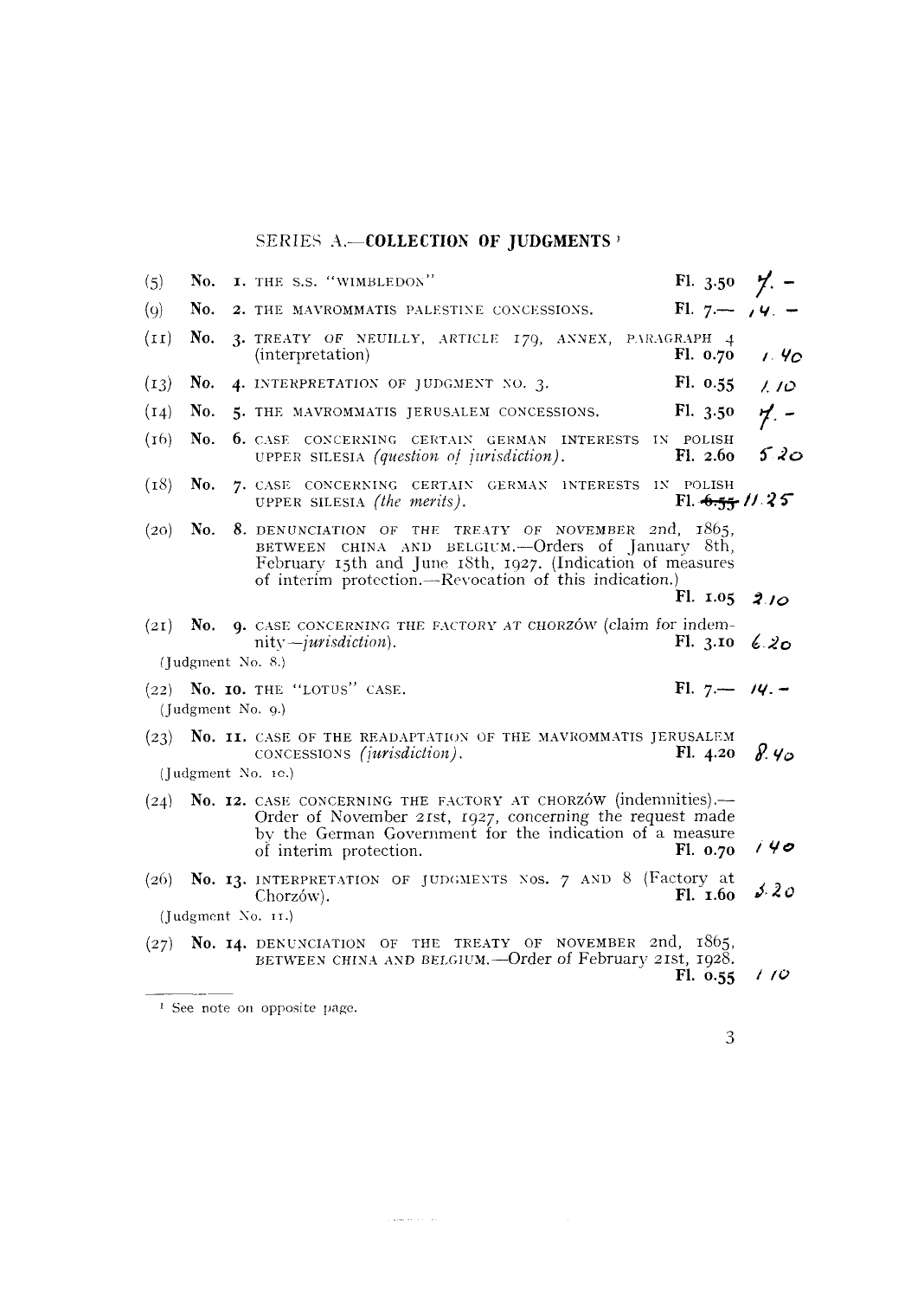- (29) **No. 15.** RIGHTS OF MINORITIES **IS** UPPER SILESIA (MINORITY SCHOOLS). (Judgment So. **12.) FI. 5.80** // &
- (30) **No. 16.** DENUXCIATION OF THE TKEATY OF NOVEMBER znd, 1865, BETWEEN CHINA AND BELGIUM.- $Order~of$  August 13th, 1928.

- (32) **No. 17.** THE FACTORY AT CHORZOW (claim for indemnity-merits).<br>(Judgment No. 13.)<br>Fl. 6  $\text{Fl. } 6.55 / 3.70$
- (33) Nos. 18/19. DENUNCIATION OF THE TREATY OF NOVEMBER 2nd, 1865, BETWEEN CHINA AND BELGIUM.-CASE CONCERNING THE FACTORY AT CHORZÓW (indemnities). - Orders of May 25th, 1929 **F1.** -xq **2.2 5**
- (34) Nos. 20/21. CASE CONCERNING THE PAYMENT OF VARIOUS SERBIAN LOANS ISSUED IN FRANCE.- CASE CONCERNING THE PAYMENT IN GOLD OF THE BRAZILIAN FEDERAL LOANS ISSUED IN FRANCE. 2/.<br><sup>1</sup>0. 14 and No. 15.) **FI. 10.50**  $\left(\begin{matrix} \text{Judgments No. 14 and No. 15.} \end{matrix}\right)$
- (35) No. 22. CASE OF THE FREE ZONES OF UPPER SAVOY AND THE DISTRICT OF GEX.—Order of August 19th, 1929. **Fl. 3.10 6.20** OF GEX.-Order of August 19th, 1929.
- (36) No. 23. CASE RELATING TO THE TERRITORIAL JURISDICTION OF THE INTERNATIONAL COMMISSION OF THE RIVER ODER. Fl. 3.19 5.25 INTERNATIONAL COMMISSION OF THE RIVER ODER. (Judgment *So.* 16.)
- (39) **No. 24.** CASE OF THE FREE ZOSES OF UPPER SAVOY AND THE DISTRICT OF GEX (second phase).--Order of December 6th, 1930.  $FL.$   $4.606 -$

Series A

Votal

 $\overline{4}$ 

**Fi. 0.55** /. **/O**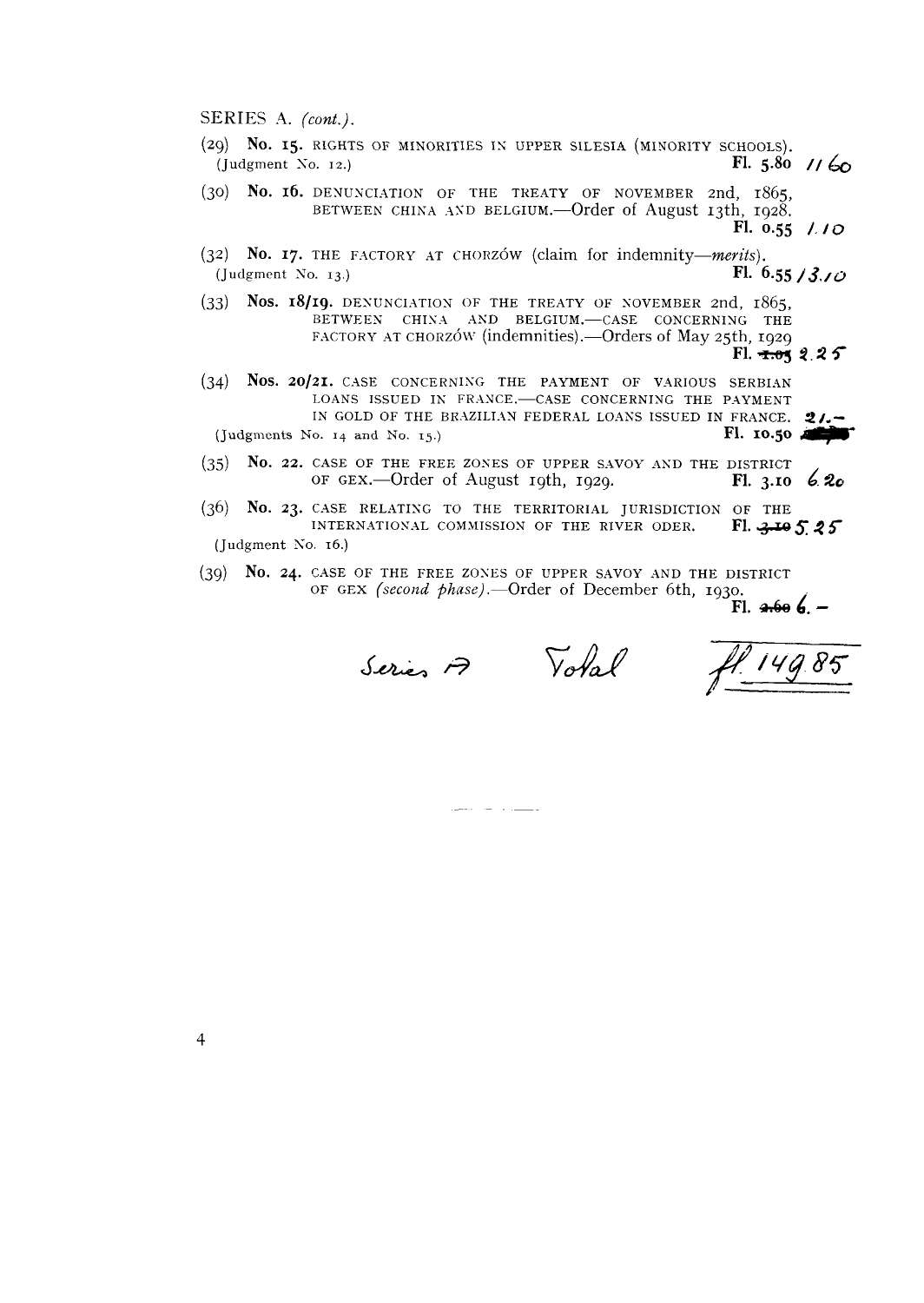### SERIES B. **COLLECTION OF ADVISORY OPINIONS**<sup>1</sup>

| $\left( 1 \right)$ | No. | I. DESIGNATION OF THE WORKERS' DELEGATE FOR THE NETHER-<br>LANDS at the Third Session of the International Labour<br>Conference.                                                                                                                                                                                                              | Fl. 1.05                   | 210                   |
|--------------------|-----|-----------------------------------------------------------------------------------------------------------------------------------------------------------------------------------------------------------------------------------------------------------------------------------------------------------------------------------------------|----------------------------|-----------------------|
| (2)                |     | Nos. 2 and 3. COMPETENCE OF THE INTERNATIONAL LABOUR ORGANIZ-<br>ATION in regard to international regulation of the conditions<br>of labour of persons employed in agriculture, and examination<br>of proposals for the organization and development of the<br>methods of agricultural production and other questions of a<br>like character. | F1.2.10                    | 4.20                  |
| (3)                | No. | 4. NATIONALITY DECREES ISSUED IN TUNIS AND MOROCCO (French<br>zone) on November 8th, 1921. 2nd edition 1953                                                                                                                                                                                                                                   | $F1.8 -$                   | $16. -$               |
| (4)                | No. | 5. STATUTE OF EASTERN CARELIA.                                                                                                                                                                                                                                                                                                                | Fl. 2.10                   | 4.20                  |
| (6)                | No. | <b>6.</b> QUESTIONS RELATING TO SETTLERS OF GERMAN<br>POLAND.                                                                                                                                                                                                                                                                                 | ORIGIN IN<br>F1.3.10       | 6.20                  |
| (7)                | No. | 7. QUESTION CONCERNING THE ACQUISITION OF POLISH NATION-<br>ALITY.                                                                                                                                                                                                                                                                            | Fl. 2.10                   | 4.20                  |
| (8)                | No. | 8. DELIMITATION OF THE<br>POLISH-CZECHOSLOVAKIAN<br>(question of Jaworzina).                                                                                                                                                                                                                                                                  | <b>FRONTIER</b><br>F1.5.50 | $\prime\prime\cdot$ – |
| (10)               | No. | 9. THE MONASTERY OF SAINT-NAOUM (Albanian frontier).                                                                                                                                                                                                                                                                                          | F1.2.10                    | 420                   |
| (12)               |     | No. 10. EXCHANGE OF GREEK AND TURKISH POPULATIONS.                                                                                                                                                                                                                                                                                            | Fl. 2.10                   | 4.20                  |
| (15)               |     | No. II, POLISH POSTAL SERVICE IN DANZIG.                                                                                                                                                                                                                                                                                                      | Fl. 3.10                   | 6.20                  |
| (17)               |     | No. 12. INTERPRETATION OF ARTICLE 3, PARAGRAPH 2, OF THE TREATY<br>OF LAUSANNE (frontier between Turkey and Iraq).                                                                                                                                                                                                                            | Fl. 2.10                   | 420                   |
| (19)               |     | No. 13. COMPETENCE OF THE INTERNATIONAL LABOUR ORGANIZATION<br>to regulate, incidentally, the personal work of the employer.                                                                                                                                                                                                                  | Fl. 1.60                   | ە 2 ك                 |
| (25)               |     | No. 14. JURISDICTION OF THE EUROPEAN COMMISSION OF THE DANUBE<br>BETWEEN GALATZ AND BRAILA.                                                                                                                                                                                                                                                   | Fl. 8.80                   | 17.60                 |
| (28)               |     | No. 15. JURISDICTION OF THE COURTS OF DANZIG (pecuniary claims of<br>Danzig railway officials who have passed into the Polish service,<br>against the Polish Railways Administration).                                                                                                                                                        | F1. 3.10                   | 6. zc                 |
| (3I)               |     | No. 16. INTERPRETATION OF THE GRECO-TURKISH AGREEMENT<br>DECEMBER ISt, 1926 (FINAL PROTOCOL, ARTICLE IV).                                                                                                                                                                                                                                     | OF                         |                       |
|                    |     |                                                                                                                                                                                                                                                                                                                                               | Fl. 1.75                   | 350                   |
| (37)               |     | No. 17. THE GRECO-BULGARIAN "COMMUNITIES".                                                                                                                                                                                                                                                                                                    | Fl. 3.10                   | L.20                  |
| (38)               |     | No. 18. FREE CITY OF DANZIG AND INTERNATIONAL LABOUR ORGAN-<br>IZATION.                                                                                                                                                                                                                                                                       | F1.2.60                    | $5 - 20$              |

**1** *See* note **p. 2.** 

 $\label{eq:1} \mathcal{L}(\mathcal{L}(\mathcal{L}(\mathcal{L})) = \mathcal{L}(\mathcal{L}(\mathcal{L}(\mathcal{L}(\mathcal{L}(\mathcal{L}(\mathcal{L}(\mathcal{L}(\mathcal{L}(\mathcal{L}(\mathcal{L}(\mathcal{L}(\mathcal{L}(\mathcal{L}(\mathcal{L}(\mathcal{L}(\mathcal{L}(\mathcal{L}(\mathcal{L}(\mathcal{L}(\mathcal{L}(\mathcal{L}(\mathcal{L}(\mathcal{L}(\mathcal{L}(\mathcal{L}(\mathcal{L}(\mathcal{L}(\mathcal{L}(\mathcal{L}(\mathcal{L}(\math$ 

Serie, B Votel 7108.60

 $\sim 100$  and the mass of the contract  $\sim 10^{-1}$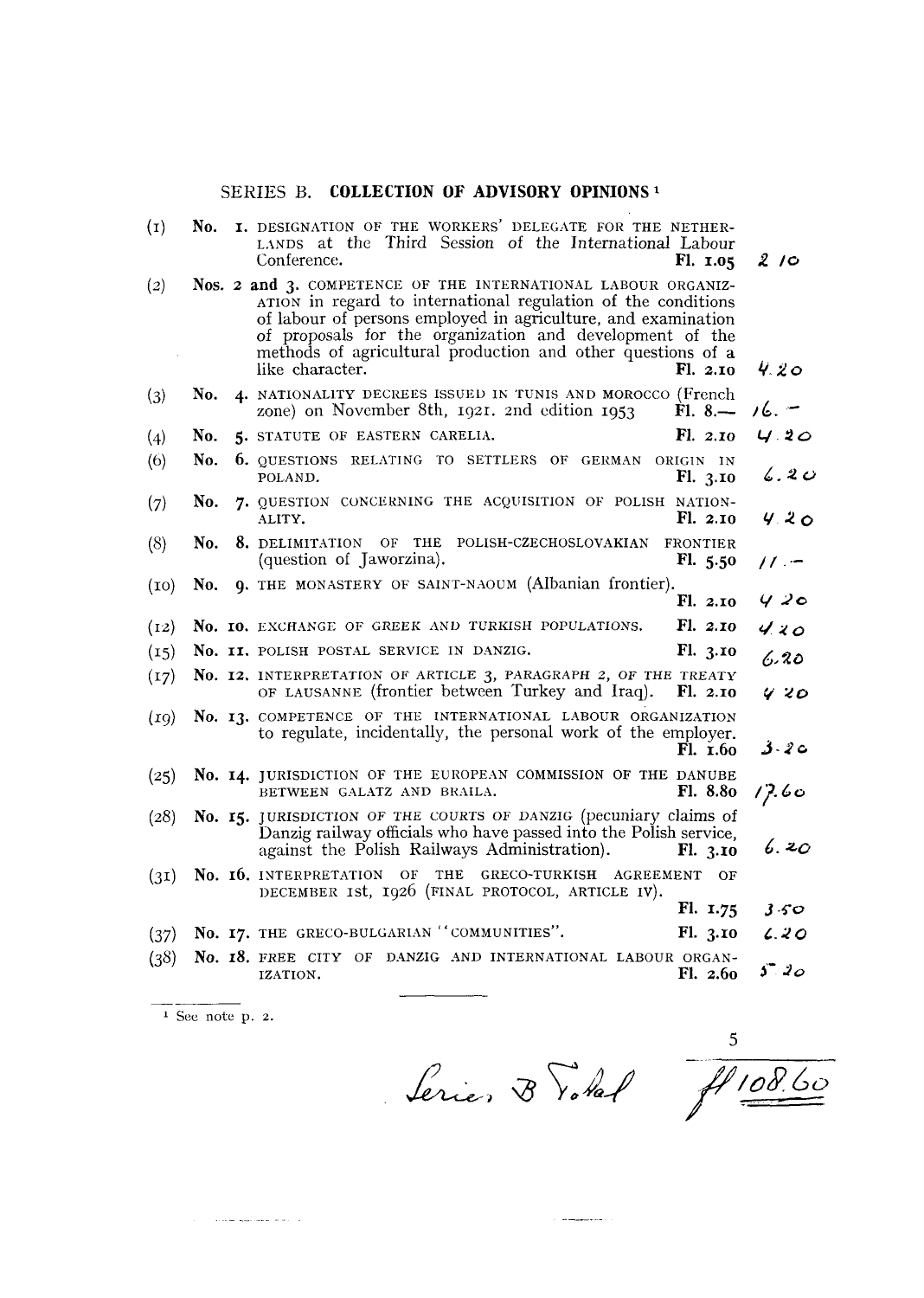#### SERIES A/B.-COLLECTION OF JUDGMENTS, ORDERS AND ADVISORY OPINIONS<sup>1</sup>

- No. 40. ACCESS TO GERMAN MINORITY SCHOOLS IN UPPER SILESIA. Advisory Opinion of May 15th, 1931.  $F1.2.1044/50$
- No. 41. CUSTOMS RÉGIME BETWEEN GERMANY AND AUSTRIA (PROTOCOL OF MARCH 19th, 1931).—Advisory Opinion of September 5th, 1931.
	- Fl. 4.75 G.50
- No. 42. RAILWAY TRAFFIC BETWEEN LITHUANIA AND POLAND (RAILWAY SECTOR LANDWARÓW-KAISIADORYS).-Advisory Opinion of October 15th, 1931. Fl.  $\pm$  3.7 5
- No. 43. ACCESS TO, OR ANCHORAGE IN, THE PORT OF DANZIG, OF POLISH WAR VESSELS.—Advisory Opinion of December 11th, 1931. Fl. 2.60 5.20
- No. 44. TREATMENT OF POLISH NATIONALS AND OTHER PERSONS OF POLISH ORIGIN OR SPEECH IN THE DANZIG TERRITORY .- Advisory Opinion Ff.  $4.298.25$ of February 4th, 1932.
- No. 45. INTERPRETATION OF THE GRECO-BULGARIAN AGREEMENT OF DECEM-BER 9th, 1927 (CAPHANDARIS-MOLLOFF AGREEMENT).--Advisory<br>Opinion of March 8th, 1932. Fl. 2.10 Fl. 2.10  $4.20$
- No. 46. CASE OF THE FREE ZONES OF UPPER SAVOY AND THE DISTRICT OF GEX.-Judgment of June 7th, 1932.  $F1.9.49.75.25$
- No. 47. INTERPRETATION OF THE STATUTE OF THE MEMEL TERRITORY (PRE-LIMINARY OBJECTION). - Judgment of June 24th,  $1932$ . Fl. 1.60  $3.2$  O
- No. 48. LEGAL STATUS OF THE SOUTH-EASTERN TERRITORY OF GREENLAND. Orders of August 2nd and 3rd, 1932. Fl. 1.60  $3.20$
- No. 49. INTERPRETATION OF THE STATUTE OF THE MEMEL TERRITORY.-Judgment of August 11th, 1932. Fl. 4.75  $9.50$
- No. 50. INTERPRETATION OF THE CONVENTION OF 1919 CONCERNING<br>EMPLOYMENT OF WOMEN DURING THE NIGHT. Advisory Opinion  $3.50$ of November 15th, 1932. Fl. 1.75
- No. 51. CASE CONCERNING THE DELIMITATION OF THE TERRITORIAL WATERS BETWEEN THE ISLAND OF CASTELLORIZO AND THE COASTS OF ANATOLIA.  $2.70$ -Order of January 26th, 1933. Fl. 1.05 Supplement to No.  $5I$ : Index to Series A/B (1932), Fasc. Nos. 44-50.

- No. 52. PRINCE VON PLESS ADMINISTRATION. Order of February 4th, 1933.  $1.40$  $F1. 0.70$
- No. 53. LEGAL STATUS OF EASTERN GREENLAND.-Judgment of April 5th, Fl.  $8.40, 6.80$ 1933.

6

 $\overline{\phantom{a}}$ 

 $1$  See note p. 2.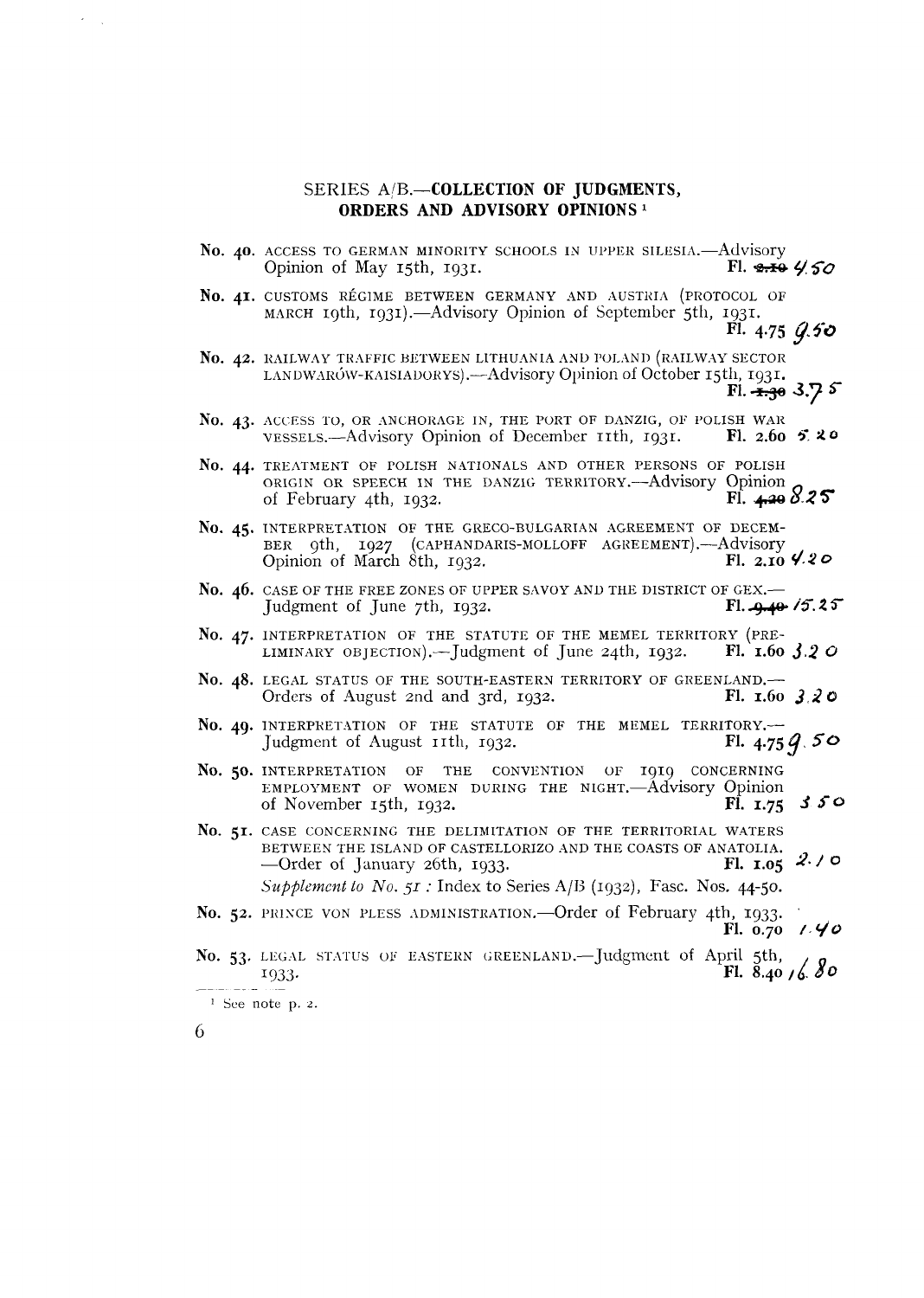SERIES A/B (cont.).

|  | No. 54. PRINCE VON PLESS ADMINISTRATION. - Order of May 11th, 1933.<br>Fl. 0.55 $1.70$                                                                                                                |                          |
|--|-------------------------------------------------------------------------------------------------------------------------------------------------------------------------------------------------------|--------------------------|
|  | No. 55. LEGAL STATUS OF THE SOUTH-EASTERN TERRITORY OF GREENLAND.<br>Order of May 11th, 1933.<br>El. 0.55 / / 0                                                                                       |                          |
|  | No. 56. APPEALS FROM CERTAIN JUDGMENTS OF THE HUNGARO-CZECHOSLOVAK<br>MIXED ARBITRAL TRIBUNAL. - Order of May 12th, 1933.<br>F1. 0.55                                                                 | 110                      |
|  | No. 57. PRINCE VON PLESS ADMINISTRATION. -- Order of July 4th, 1933.<br>F1. 0.55                                                                                                                      | 110                      |
|  | No. 58. CASE CONCERNING THE POLISH AGRARIAN REFORM AND THE GERMAN<br>MINORITY.-Order of July 29th, 1933.<br>Fl. 1.05 2.10                                                                             |                          |
|  | No. 59. PRINCE VON PLESS ADMINISTRATION. - Order of December 2nd, 1933.<br>F1.0.55                                                                                                                    | 7.10                     |
|  | No. 60. CASE CONCERNING THE POLISH AGRARIAN REFORM AND THE GERMAN<br>MINORITY.--Order of December 2nd, 1933.<br>F1.0.55                                                                               | 1.10                     |
|  | No. 61. APPEAL FROM A JUDGMENT OF THE HUNGARO-CZECHOSLOVAK MIXED<br>ARBITRAL TRIBUNAL (THE PETER PÁZMÁNY UNIVERSITY).--Judgment<br>Fl. $\leftrightarrow$ 7.25<br>of December 15th, 1933.              |                          |
|  | No. 62. LIGHTHOUSES CASE BETWEEN FRANCE AND GREECE.-Judgment of<br>March 17th, 1934.<br>F1.5.50<br>Supplement to No. 62 : Index to Series A/B (1933), Fasc. Nos. 51-61.                               | $11 -$                   |
|  | No. 63. THE OSCAR CHINN CASE.—Judgment of December 12th, 1934.                                                                                                                                        | Fl. 6.20 $/2.$ Y $\circ$ |
|  | No. 64. MINORITY SCHOOLS IN ALBANIA. Advisory Opinion of April 6th,<br>F1.3.10<br>1935.<br>Supplement to No. $64$ : Index to Series A/B (1934), Fasc. Nos. 62<br>and 63.                              | 6.20                     |
|  | No. 65. CONSISTENCY OF CERTAIN DANZIG LEGISLATIVE DECREES WITH THE<br>CONSTITUTION OF THE FREE CITY. - Advisory Opinion of December 4th,<br>Fl. 2.60<br>1935.                                         | 5.20                     |
|  | No. 66. THE PAJZS, CSÁKY, ESTERHÁZY CASE (PRELIMINARY OBJECTION).-<br>Order of May 23rd, 1936.<br>Fl. 0.55<br>Supplement to No. 66 : Index to Series A/B (1935), Fasc. Nos. 64<br>F1. 1.05<br>and 65. | 1.10<br>2.10             |
|  | No. 67. THE LOSINGER & CO. CASE (PRELIMINARY OBJECTION). Order of<br>F1. 1.05<br>$\frac{7}{1}$ and $\frac{2}{7}$ th, $\frac{1036}{10}$                                                                | 2.10                     |
|  | No. 68. THE PAJZS, CSÁKY, ESTERHÁZY CASE.—Judgment of December 16th,<br>Fl. 4.75<br>1936.                                                                                                             | 9.50                     |
|  | No. 69. THE LOSINGER & CO. CASE (DISCONTINUANCE).- Order of December<br>F1. 0.55<br>14th, 1936.                                                                                                       | 1.10                     |
|  |                                                                                                                                                                                                       |                          |

 $\label{eq:1} \frac{1}{2} \left( \frac{1}{2} \right) \left( \frac{1}{2} \right) \left( \frac{1}{2} \right) \left( \frac{1}{2} \right) \left( \frac{1}{2} \right) \left( \frac{1}{2} \right) \left( \frac{1}{2} \right) \left( \frac{1}{2} \right) \left( \frac{1}{2} \right) \left( \frac{1}{2} \right) \left( \frac{1}{2} \right) \left( \frac{1}{2} \right) \left( \frac{1}{2} \right) \left( \frac{1}{2} \right) \left( \frac{1}{2} \right) \left( \frac{1}{2} \$ 

 $\bar{\mathcal{A}}$ 

 $\label{eq:1} \begin{array}{lllllllllllllll} \hline \textbf{1} & \textbf{1} & \textbf{1} & \textbf{1} & \textbf{1} & \textbf{1} & \textbf{1} & \textbf{1} & \textbf{1} & \textbf{1} & \textbf{1} & \textbf{1} & \textbf{1} & \textbf{1} & \textbf{1} & \textbf{1} & \textbf{1} & \textbf{1} & \textbf{1} & \textbf{1} & \textbf{1} & \textbf{1} & \textbf{1} & \textbf{1} & \textbf{1} & \textbf{1} & \textbf{1} & \textbf{1} &$ 

an<br>Herene a

 $\boldsymbol{7}$ 

 $\label{eq:constr} \mathcal{L}_{\text{intra}}(x_1) = \mathcal{L}_{\text{intra}}(x_1) + \mathcal{L}_{\text{intra}}(x_2) + \mathcal{L}_{\text{outtra}}(x_1) + \mathcal{L}_{\text{outtra}}(x_2) + \mathcal{L}_{\text{outtra}}(x_1) + \mathcal{L}_{\text{outtra}}(x_2) + \mathcal{L}_{\text{outtra}}(x_1) + \mathcal{L}_{\text{outtra}}(x_2) + \mathcal{L}_{\text{outtra}}(x_1) + \mathcal{L}_{\text{outtra}}(x_2) + \mathcal{L}_{\text{outtra}}(x$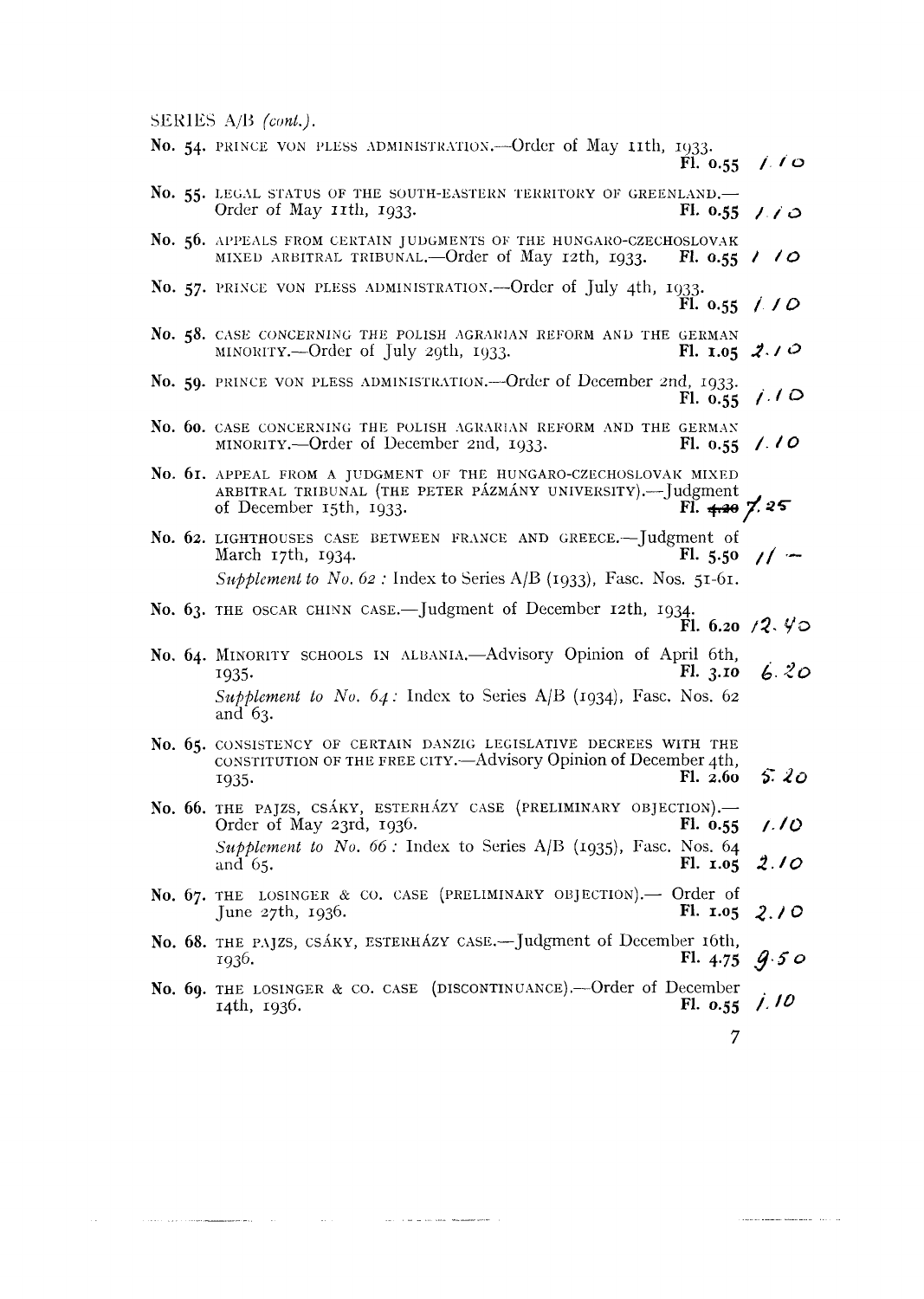SEKIES **A/B** *(cont.).* 

**No. 70.** DIVERSION OF WATER FROM THE MEUSE.—Judgment of June 28th, 1937. 1937. **F1. 6.20** 12. *cja Supplement to No. 70:* Index to Series A/B (1936), Fasc. Nos. 66-69. **Pl.** 1.05  $2.10$ 

No. 71. LIGHTHOUSES IN CRETE AND SAMOS.—Judgment of October 8th, 1937.<br>Fl. 4.75 **FI\* 4-75 y. 5 0** 

- **No. 72.** THE BORCHGRAVE CASE (PRELIMINARY OBJECTIONS).—Judgment of November 6th, 1937.  $November 6th. 1937.$
- No. 73. THE BORCHGRAVE CASE (DISCONTINUANCE).—Order of April 3oth, 1938. **F1.**  $0.55$  // $0$

*Supplement to No. 73* : Index to Series A/B (1937), Fasc. Nos. 70-72. **F1. 2.60** *3.* **20** 

- No. 74. THE PHOSPHATES IN MOROCCO CASE (PRELIMINARY OBJECTIONS).-<br>Judgment of June 14th, 1938. **Fl. 2.60** Judgment of June 14th, 1938. **F1. 2.60 5. 20**
- No. 75. THE RAILWAY LINE PANEVEZYS-SALDUTISKIS (PRELIMINARY OBJECTIONS).—Order of June 30th, 1938. Fl. 0.55 TIONS).—Order of June 3oth, 1938. **FI. 0.55** *f l* **<b>O**
- No. 76. THE PANEVEZYS-SALDUTISKIS RAILWAY CASE.—Judgment of February 28th, 1939.<br>**FI. 4.20** 28th, 1939. **FI. 4.20 8. L/ 0**  *Supplement to No. 76 : Index to Series A/B (1938)*, Fasc. Nos. 73-75. **F1. 0.70 1 40**
- **No. 77.** THE ELECTRICITY COMPANY OF SOFIA AND BULGARIA (PRELIMINARY THE ELECTRICITY COMPANY OF SOFIA AND BULGARIA (PRELIMINARY OBJECTION).—Judgment of April 4th, 1939. **F1. 7.— 14.** –
- No. 78. THE "SOCIÉTÉ COMMERCIALE DE BELGIQUE".-Judgment of June 15th,  $F1. 2.60 \t{5.20}$
- No. 79. THE ELECTRICITY COMPANY OF SOFIA AND BULGARIA (INTERIM MEASURES OF PROTECTION).—Order of December 5th, 1939. **FI. 0.55**  $\angle$
- **No. 80.** THE ELECTRICITY COMPANY OF SOFIA AND BULGARIA.—Order of February 26th, 1940. **FI. 0.90** /  $\delta$ *Supplemcnt to No.* <sup>80</sup>: Index to Series A/B (1939)~ Fasc. Nos. 76-79. FI.  $\mathbf{r}$ .60 **3. 20**

Serie, A/B Total Al 229.90

Votal Serie. A + B + A/B  $f1 488.35$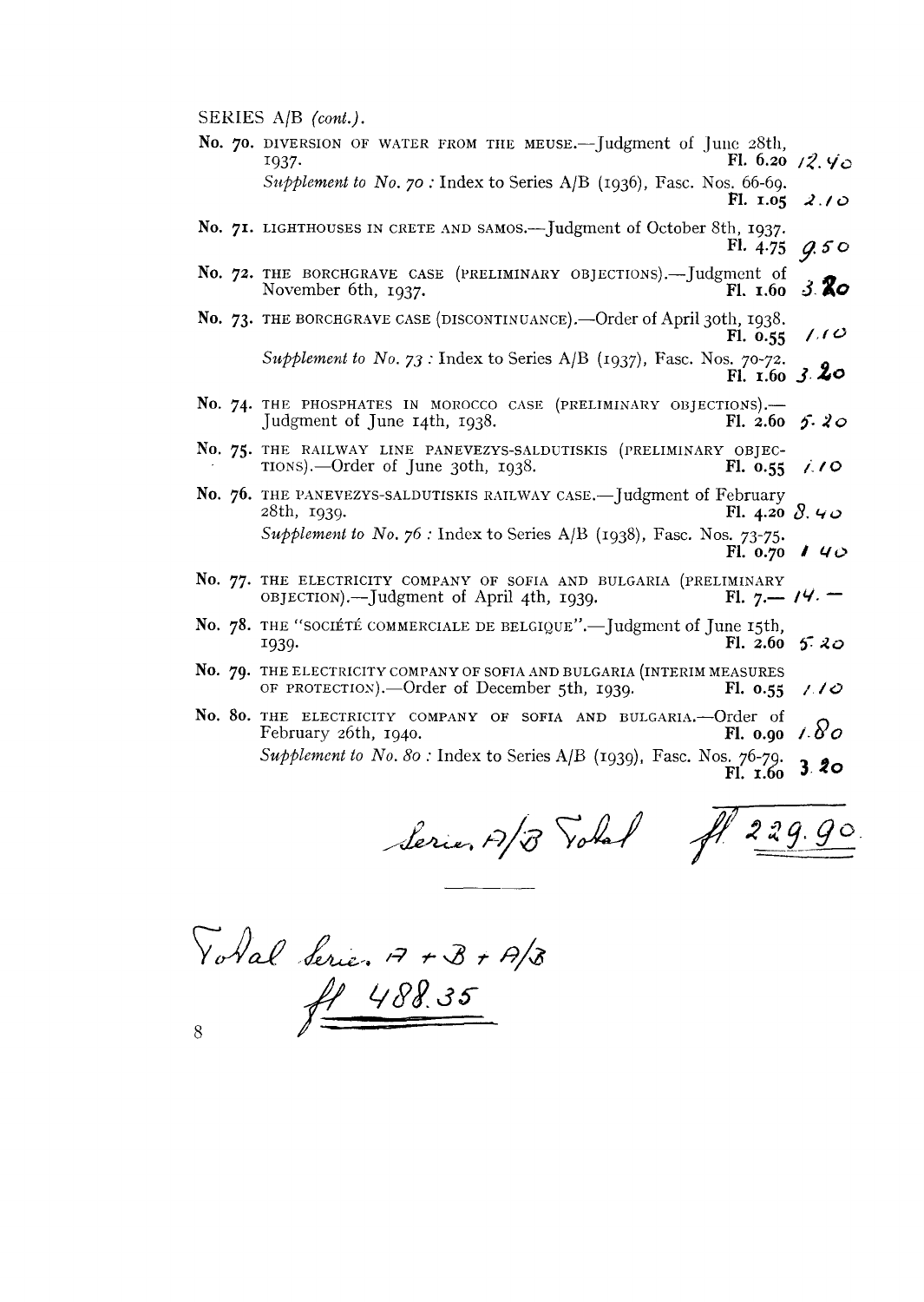#### SERIES **C.-PLEADINGS, ORAL STATEMENTS AND DOCUMENTS**

The Court has decidecl that the volumes or parts composing the collection of publications of Series C shall henceforward be numbered consecutively. This decision was applied for the first time in respect of the volume containing the documents relating to the Advisory Opinion of May 15th, 1931 (Access to German Minority schools in Upper Silesia), which is accordingly numbered 52 (see p. 13).

For the volumes published prior to the said decision of the Court, the table below indicates both the *new* numbering (figures at the left between brackets) and the *old* numbering (fatfaced figures). The latter is the only one appearing on the volumes themselves.

| (1)               | No. |              | <b>I.</b> First Session (June—August, 1922).<br>Documents relating to Advisory Opinions Nos. 1, 2 and 3.<br>Fl. $28.65$ , bound Fl. 35.—    |
|-------------------|-----|--------------|---------------------------------------------------------------------------------------------------------------------------------------------|
| $\left( 2\right)$ |     |              | No. 2. Second Session (January—February, 1923).<br>Documents relating to Advisory Opionion No. 4.<br>Fl. $16.65$ , bound Fl. 21.—           |
| (3)               |     |              | Supplementary volume:<br>NATIONALITY DECREES IN TUNIS AND MOROCCO. Documents of<br>the written proceedings.<br>Fl. $16.$ —, bound Fl. 20.10 |
| (4)               |     |              | No. 3. Third Session (June—September, 1923).                                                                                                |
|                   |     | Vol. I.      | Documents (minutes and speeches) relating to<br>Advisory Opinions Nos. 5, 6 and 7, and Judgment<br>Fl. 28.90, bound Fl. $34$ –<br>No. 1.    |
| (5)               |     | Vol. II.     | Documents (other than minutes and speeches)<br>relating to Advisory Opinion No. 5 and Judgment<br>Fl. $14.90$ , bound Fl. $19.$ —<br>No. 1. |
| (6)               |     | Vol. IIII.   | Documents (other than minutes and speeches)<br>relating to Advisory Opinions Nos. 6 and 7.<br>Fl. $28$ —, bound Fl. $32.40$                 |
| (7)               |     |              | Vol. IIIII. Documents (other than minutes and speeches)<br>relating to Advisory Opinions Nos. 6 and 7.<br>Fl. 17.50, bound Fl. 21.90        |
| (8)               |     | proceedings. | Supplementary volume:<br>CASE OF THE S.S. "WIMBLEDON". Documents of the written<br>Fl. 4.85, bound Fl. $7 -$                                |
| (9)               |     |              | No. 4. Fourth Session (November-December, 1923).<br>Documents relating to Advisory Opinion No. 8 (JAWORZINA).<br>Fl. 17.50, bound Fl. 21.90 |

 $\tau \rightarrow \tau$ 

 $\sim$   $\sim$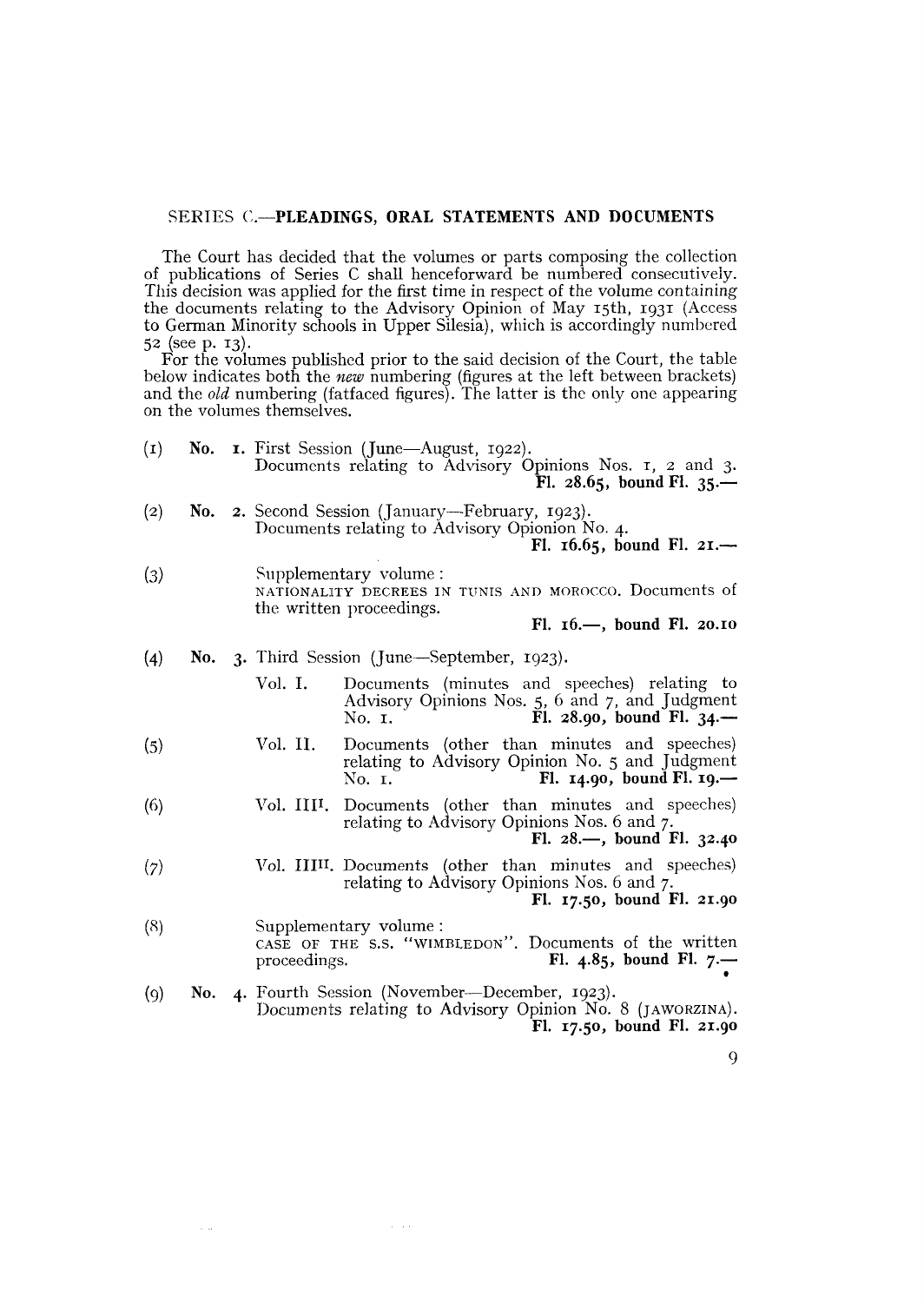SERIES C *(cont.).*  (IO) **No. 5.** Fifth Session (June-September, 1924). Vol. I. Documents relating to Judgment No. 2 (CASE OF THE MAVROMMATIS PALESTINE CONCESSIONS). **F1. 16.65, bound F1. 21.-**  (11) Vol. II. Documents relating to Advisory Opinion No. g (QUESTION OF THE MONASTERY OF SAINT-NAOUM-ALBANIAN FRONTIER). Fl. 20.-, bound Fl. 25.40 Fl. 20.-, bound Fl. 25.40 (12) **No. 6.** Chamber for Summary Procedure. Documents relating to Judgment No. **3** (TREATY OF NEUILLY, PART IX, SECTION IV, ANNEX, PARAGRAPH 4-INTERPRETATION). **F1. 5.30, bound F1. 8.80**  (13) Supplementary volume : INTERPRETATION OF JUDGMENT NO. 3. FI. 1.30 (14) **No.** 7. Sixth Session (January-March, 1925). Vol. 1. Documents relating to Advisory Opinion No. IO (EXCHANGE OF GREEK AND TURKISH POPULATIONS). **F1. 10.50, bound F1. 14.90**  (15) Vol. II. Documents relating to Judgment No. 5 (CASE OF THE MAVROMMATIS JERUSALEM CONCESSIONS). **F1. 12.20, bound F1. 16.65**  (16) **No. 8.** Seventh Session (April-May, 1925). Documents relating to Advisory Opinion No. 11 (POLISH POSTAL SERVICE AT DANZIG). Fl. 16.65, bound Fl. 21.— Fl. 16.65, bound Fl. 21.-(17) **No. 91.** Eighth Session (June-August, 1925). Documents relating to Judgment No. 6 (CASE CONCERNING CERTAIN GERMAN INTERESTS IN POLISH UPPER SILESIA). **F1. 11.40, bound F1. 16.-**  (18) **No.** 911. Eighth Session (June-August, 1925). EXPULSION OF THE CECUMENICAL PATRIARCH (Request even-<br>tually withdrawn). Fl. 4.50, bound Fl. 7.90 tually withdrawn) . **F1. 4.50, bound F1. 7.90**  (19) **No. IO.** Ninth Session (October-November, 1925). Documents relating to Advisory Opinion Xo. **12** (TREATY OF LAUSANNE, ARTICLE 3, PARAGRAPH 2. FRONTIER BETWEEN TURKEY AND IRAQ). Fl. 13.—, bound Fl. 17.50 Fl. 13.-, bound Fl. 17.50 (20) **No. II.** Tentli Session (February-May, 1926). Documents relating to Judgment No. 7 (CASE CONCERNING CERTAIN GERMAN INTERESTS IN POLISH UPPER SILESIA-merits). **-3** Volumes. Vol. I. Minutes.-Speeches.-German Case. **F1. 20.10, bound F1. 24.50**  (21) Vol. II. Polish Counter-Case.-German Rep1y.-Polish Rejoinder. **FI. 11.40, bound FI. 16.-**  (22) Vol. III. Other Documents.-Correspondence.-Indexes. **F1. 10.50, bound F1. 14.90**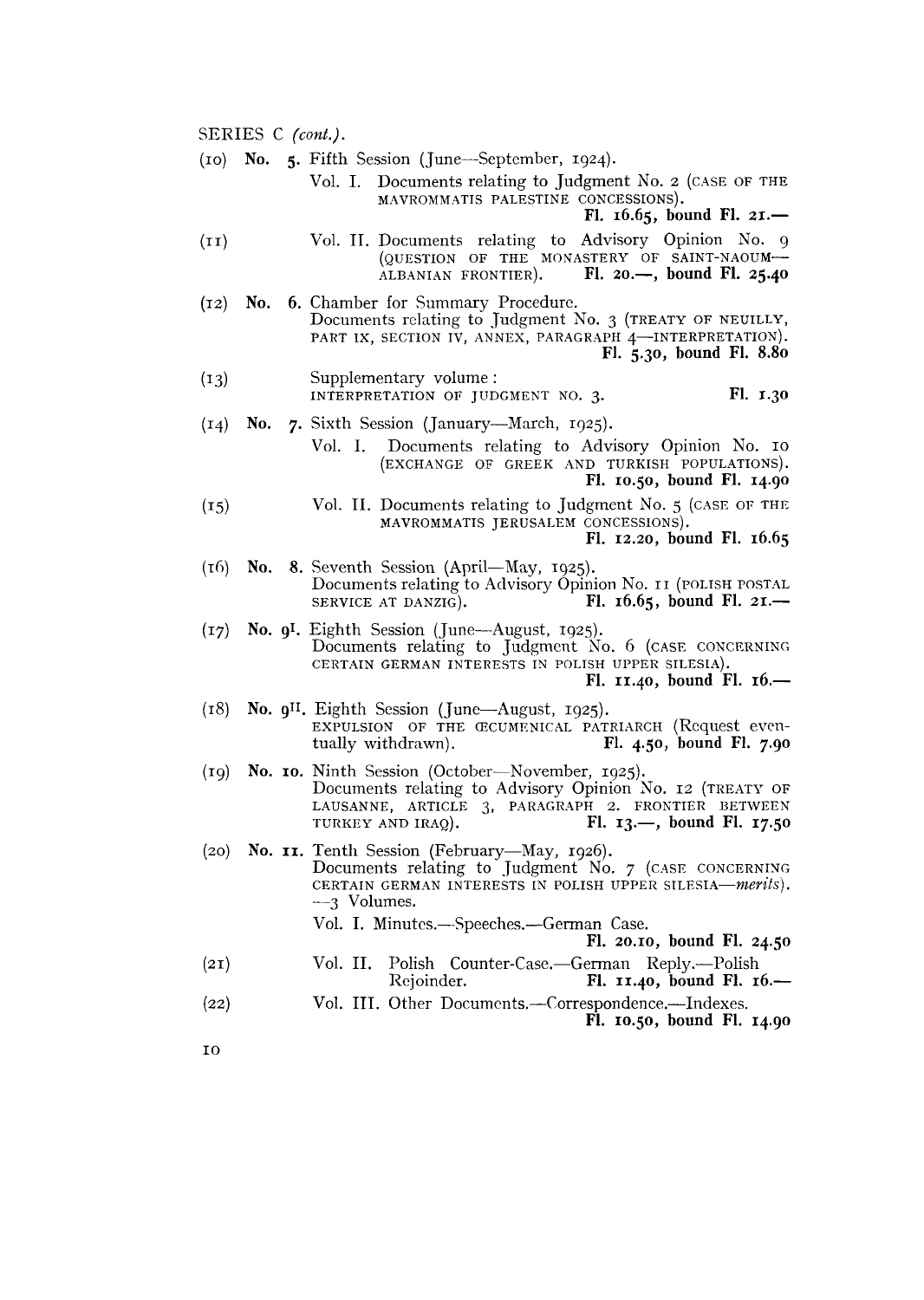$(23)$  **No. 12.** Eleventh Session (June-July, 1926). Documents relating to Advisory Opinion No. 13 (COMPETENCE OF THE INTERNATIONAL LABOUR ORGANIZATION TO REGULATE, INCIDENTALLY, THE PERSONAL WORK OF THE EMPLOYER).

**F1. 12.20, bound FI. 16.65** 

**(24) No. 131.** Twelfth Session (June-December, 1927). Documents relating to Judgment No. 8 (FACTORY AT CHORZOW-CLAIM FOR INDEMNITY--jurisdiction).

**F1. 7.-, bound F1. 10.50** 

- (25) **No. 1311.** Twelfth Session (June-December, 1927). Documents relating to Judgment No. 9 (THE "LOTUS" CASE). **F1. 14.-, bound F1. 18.40**
- (26) No. 13<sup>III</sup>. Twelfth Session (June-December, 1927). Documents relating to Judgment No. 10 (CASE OF THE READAP-TATION OF THE MAVROMMATIS JERUSALEM CONCESSIONS-JURISDICTION). **F1. 16.65, bound F1. 21.-**
- (27) No. **131V.** Twelftli Session (June-Dcccmber, 1927). 1)ocuments relating to Advisory Opinion No. 14 (JURISDICTION OF THE EUROPEAN COMMISSION OF THE DANUBE BETWEEN GALATZ AND BRAILA). $-4$  Volumes of 2250 pp. altogether.
	- Vol. I. Minutes.—Speeches. **Fl. 9.60, bound Fl. 14.—**
- (2s) Vol. **II.** Documents forwarded by the League of Nations.  $-$ Treaties, acts and regulations (1814-1883).

**F1. 23.60, bound F1. 28.-** 

- $(29)$  Vol. III. Extracts from treaties, acts and regulations  $(1911)$ . Extracts from the preliminary discussions.—Diplomatic correspondence (1882-1921).—Protocols of the<br>E. C. D., etc. **Fl. 20.10, bound Fl. 24.50** E. C. D., etc. **F1. 20.10, bound F1. 24.50**
- (30) 1'01. IV. Memorials, Counter-Memorials, Notes, etc., with annexes and maps.—Opinions of Jurists.—Correspon-<br>dence.—Indexes. **Fl. 17.50, bound Fl. 21.90** dence.-Indexes. **F1. 17.50, hound F1. 21.90**
- **(31) No. 13V** Twclfth Session (June-December, 1927). Documents relating to Judgment No. 11 (INTERPRETATION OF JUDGMENTS NOS. 7 AND 8-FACTORY AT CHORZÓW).

**F1.** 3.50, bound Fl. 7.-

(32) No. 14<sup>I</sup>. Thirteenth Session (February-April, 1928). Documents relating to Advisory Opinion No. 15 (JURISDICTION OF THE DANZIG COURTS-ACTIONS BY CERTAIN RAILWAY OFFI-CIALS AGAINST THE POLISH ADMINISTRATION).

**FI. 19.-, bound F1. 23.60** 

(33) **No. 1411.** Thirteentli Session (February-April, 1928). Documents relating to Judgment No. 12 (RIGHTS OF MINORITIES IN UPPER SILESIA-MINORITY SCHOOLS).

**F1. 16.-, bound F1. 20.10** 

II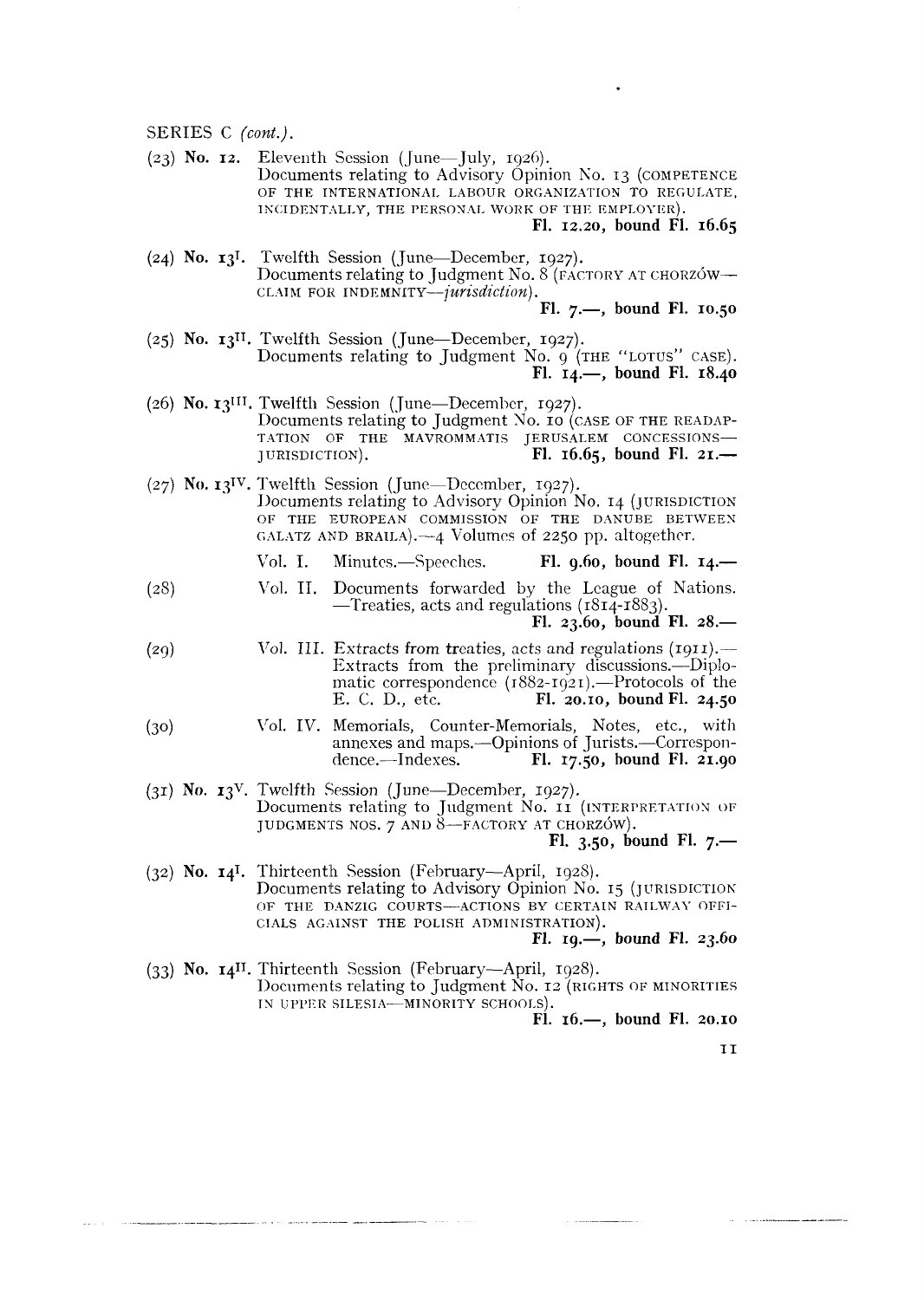(34) No. 15'. Fourteenth Session (June-September, 1928).

Documents relating to Advisory Opinion No. 16 (INTER-PRETATION OF THE GRECO-TURKISH AGREEMENT OF DECEM-BER ISt, 1926-FINAL PROTOCOL, ARTICLE IV).

**FI.** 8.80, bound **F1.** 12.20

(35) No.  $15^{11}$ . Fourteenth Session (June-September, 1928). Documents relating to Judgment No. 13 (FACTORY AT CHORZÓW -CLAIM FOR INDEMNITY-merits). **FI.** 17.50, bound **FI.** 21.90

- $(36)$  No.  $16<sup>I</sup>$ . Sixteenth Session (May-June, 1929). CASE CONCERNING THE DENUNCIATION OF THE TREATY OF NOVEMBER 2nd, 1865, BETWEEN CHINA AND BELGIUM (Request eventually withdrawn). Fl. 16.—, bound Fl. 20.10 eventually withdrawn). **F1.** 16.-, bound **FI.** 20.10
- **(37)** No. 1611. Sixteenth Session (May- June, 1929). Documents relating to the Orders of September 13th, 1928, October 16th, 1928, November 14th, 1928, and May 25th, 1929 (FACTORY AT CHORZOW-INDEMNITIES-merits) (termination of proceedings). Fl. 2.60, bound Fl. 5.50 of proceedings) . **FI.** 2.60, bound **FI.** 5.50
- (38) No. 16111. Sixteenth Session (May- June, 1929). Documents relating to Judgment No. 14 (CASE CONCERNING THE PAYMENT OF VARIOUS SERBIAN LOANS ISSUED IN FRANCE). **F1.** 26.30, bound **F1.** 30.65
- (39) No.  $16\frac{IV}{V}$ . Sixteenth Session (May—June, 1929). Documents relating to Judgment No. 15 (CASE CONCERNING THE PAYMENT IN GOLD OF THE BRAZILIAN FEDERAL LOANS ISSUED IN FRANCE). **FI.** 10.50, bound **F1.** 14.90
- (40) No. 171. Seventeenth Session (June-September, 1929). Documents relating to the Order of August roth, 1929 (FREE ZONES OF UPPER SAVOY AND THE DISTRICT OF GEX). $-4$  Volumes of 2520 **pl).** altogether.
	- Vol. I. Minutes.-Speeches by Me Paul-Boncour and M. Basdevant (France) ; by M. Logoz (Switzerland).
		- **FI.** 13.60, bound **F1.** 18.-
- (41) Vol. II. Special Agreement ; Cases, with annexes. **F1.** 23.25, bound **FI.** 27.60
- (42) Vol. III. Counter-Cases, with annexes and maps. **F1.** 20.60, bound **FI.** 25.-
- (43) Vol. IV. Replies, with annexes and map.-Correspondence.- Indexes. **F1.** 19.-, bound **F1.** 23.60
- (44) No. 17". Seventeenth Session (June-September, 1929). Documents relating to Judgment No. 16 (TERRITORIAL JURIS-DICTION OF THE INTERNATIONAL COMMISSION OF THE RIVER ODER). **F1.** 26.30, bound **F1.** 30.65
- (45) No. 181. Eighteenth Session (June-August, 1930). Documents relating to Advisory Opinion No. 17 (THE GRECO-BULGARIAN "COMMUNITIES"). Fl. 32.40, bound Fl. 37.— BULGARIAN "COMMUNITIES").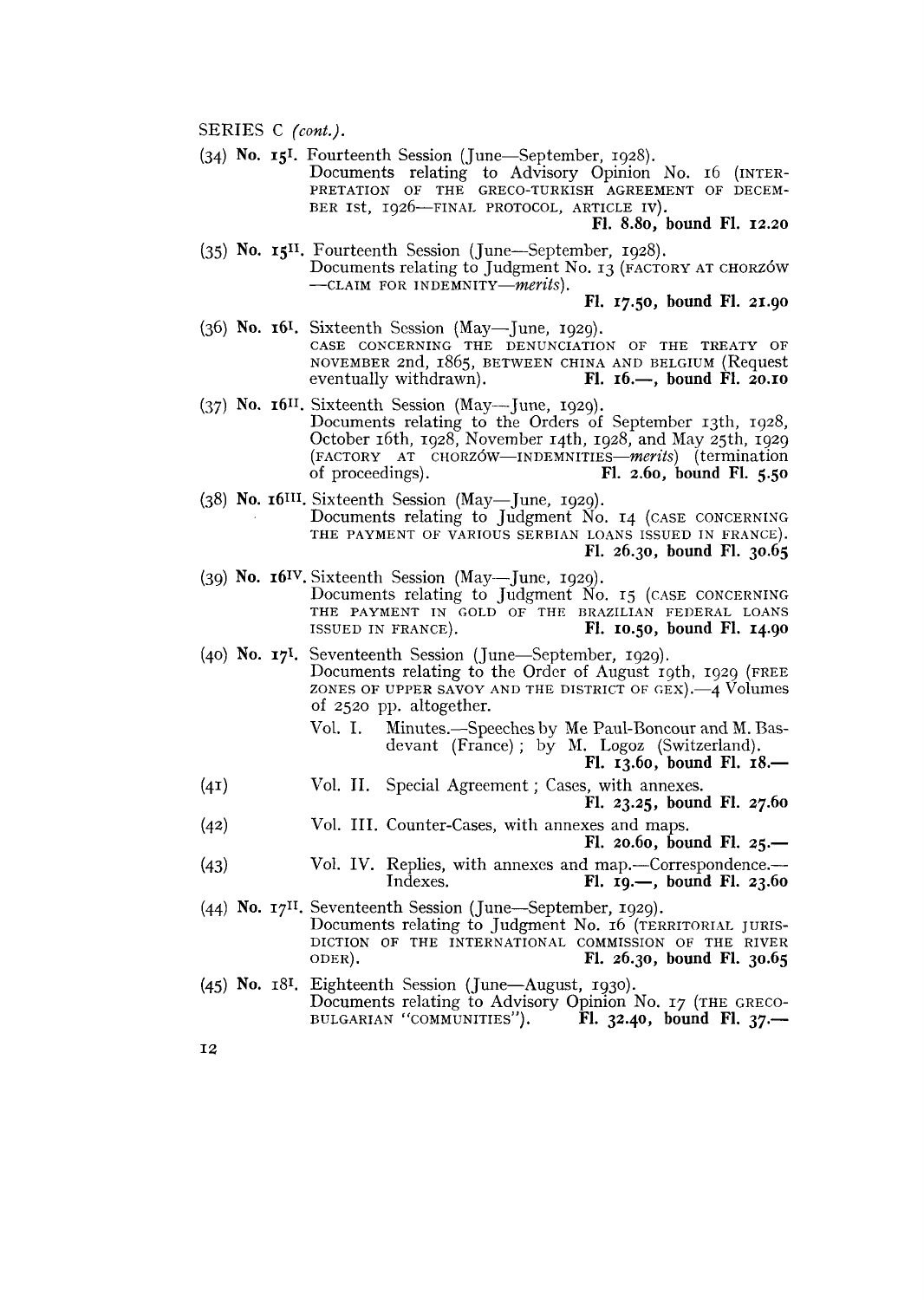(46) **No. 1811.** Eighteenth Session (June-August, 1930). Documents relating to Advisory Opinion No. 18 (FREE CITY OF DANZIG AND INTERNATION4L LABOUR ORGANIZATION). **F1. 9.20, bound FI. 13.60** 

- (47) No. 19. Nineteenth Session (October--December, 1930). Documents relating to the Order of December 6th, 1930 (FREE ZONES OF UPPER SAVOY AND THE DISTRICT OF GEX--second *fihase).-:,* Volumes of 2600 pp. altogether.
	- Vol. I. Minutes.-Speeches by Me Paul-Boncour and M. Basdevant (France); by M. Logoz (Switzerland).

**F1. 13.-,** bound **F1. 17.50** 

(48) Vol. **II.** Documents, Draft and Observations of the French Government, maps, etc.

**F1. 20.10, bound FI. 24.50** 

- (49) Vol. III. Documents, Draft and Observations of the Swiss Government.—Publications of the Swiss Committees,<br>and maps. Fl. 10.50, bound Fl. 14.90 and maps. **F1. 10.50, bound F1. 14.90**
- (50) Vol. IV. Rejoinders, with annexes.<br>**Fl. 13.-**, bound Fl. 17.50
- (51) Vol. V. Documents filed and documents submitted.-Correspondence.-Indexes.

and the company

**F1. 8.80, bound F1. 13.-** 

No. 52<sup>1</sup>. 21st Session (April--May, 1931). Documents relating to thc Advisory Opinion of May 15th, 1931 (ACCESS TO GERMAN MINORITY SCHOOLS IN UPPER SILESIA).

**F1. 9.60, bound FI. 14.-** 

**No. 53.** 22nd Session (July-October, 1931). Documents relating to the Advisory Opinion of Septemher 5th, 1931 (CUSTOMS RÉGIME BETWEEN GERMANY AND AUSTRIA).

**F1. 23.60, bound F1. 28.-** 

- **No. 54.** 22nd Session (July-October, 1931). Documents relating to the Advisory Opinion of October 15th, 1931 (RAILWAY TRAFFIC BETWEEN LITHUANIA AND POLAND-RAILWAY<br>SECTOR LANDWARÓW-KAISIADORYS). FI. 18.85, bound Fl. 23.25 SECTOR LANDWARÓW-KAISIADORYS).
- No. 55. 23rd Session (Nov. 1931-Feb. 1932). Documents relating to the Advisory Opinion of Dec. 11th, 1931 (ACCESS TO ANID ANCHORAGE IN THE PORT OF DANZIG FOR POLISH WAR VESSELS). **F1. 14.45, bound F1. 18.85**
- No. 56. 23rd Session (Nov. 1931-Feb. 1932). Documents relating to the Advisory Opinion of Feb. 4th, 1932 (TREATMENT OF POLISH NATIONALS AND OTHER PERSONS OF POLEH ORIGIN OR SPEECH IN THE DANZIG TERRITORY).<br>Fl.  $16.\rightarrow$ , bound Fl. 20.10 Documents relating to the Advisory Opinion of Feb. 4th, 1932<br>(TREATMENT OF POLISH NATIONALS AND OTHER PERSONS OF POLISH<br>ORIGIN OR SPEECH IN THE DANZIG TERRITORY).<br>Fl. 16.-, bound Fl. 20.10<br>I See note at the top of p. 9.

**<sup>l</sup>**See note **at** the top of p. 9.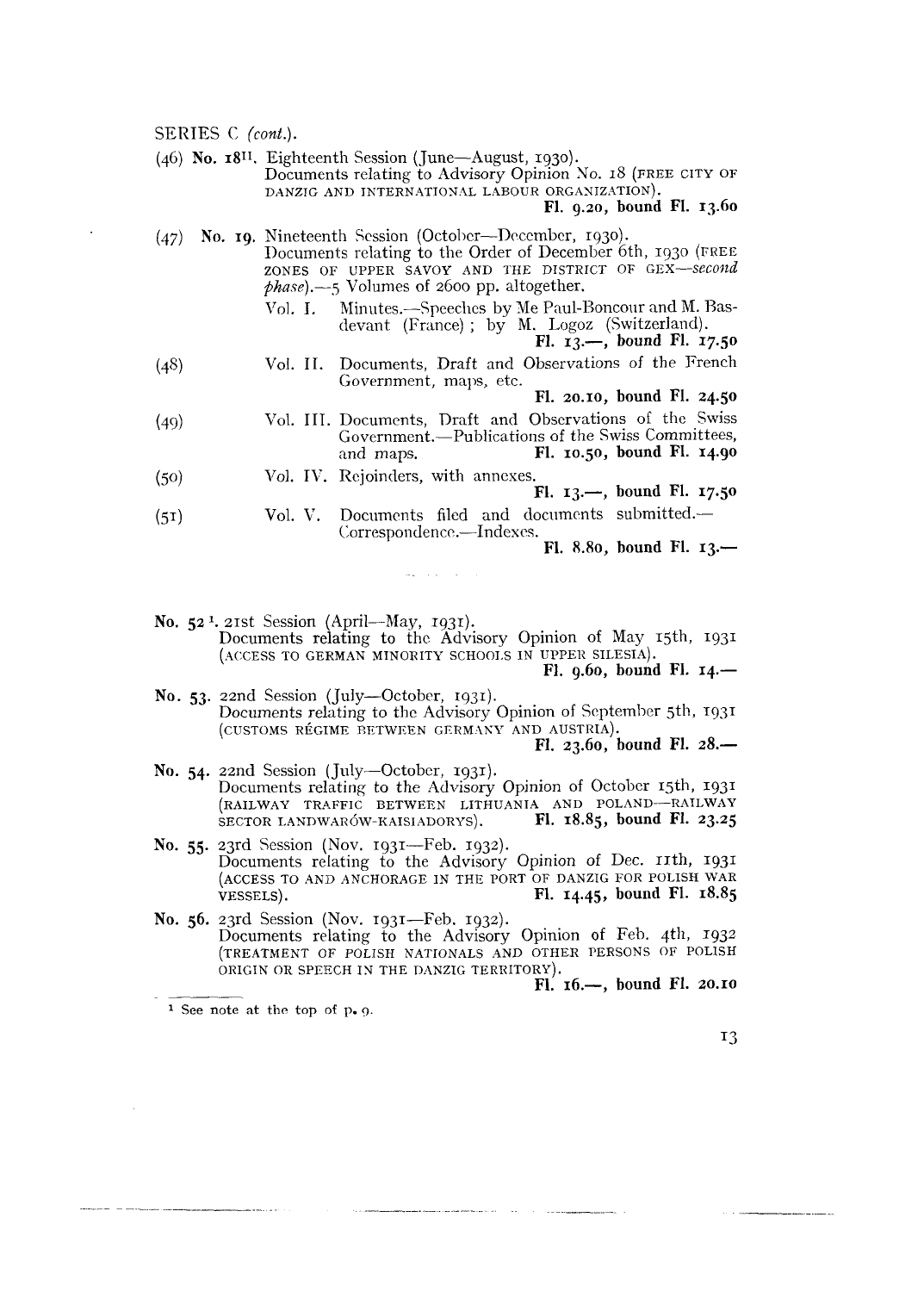No. 57. 24th Session (Feb.--March, 1932). Documents relating to the Advisory Opinion of March 8th, 1932 (INTERPRETATION OF THE GRECO-BULGARIAN AGREEMENT OF DECEMBER 9th, 1927 [CAPHANDARIS-MOLLOFF AGREEMENT]).

**F1. 16.-, bound F1. 20.10** 

- **No. 58.** 25th Session (April-August, 1932). Documents relating to the Judgment of June 7th, 1932 (CASE CON-CERNING THE FREE ZONES OF UPPER SAVOY AND THE DISTRICT OF GEX). **F1. 20.-, bound F1. 25.40**
- **No. 59.** 25th Session (April-August, 1932). Documents relating to the Judgment of August 11th, 1932 (INTER-PRETATION OF THE STATUTE OF THE MEMEL TERRITORY).
	- **F1. 20.10, bound F1. 24.50**
- **No. ho.** 26th Session (Oct. 1932-April 1933). Documents relating to the Advisory Opinion of Novcmber 15th, 1933 (INTERPRETATION OF THE CONVENTION OF 1919 CONCERNING EMPLOY-<br>MENT OF WOMEN DURING THE NIGHT). FI. 12.20, bound Fl. 16.65 MENT OF WOMEN DURING THE NIGHT).
- **No. 61.** 26th Session (Oct. 1932-April 1933). DELIMITATION OF THE TERRITORIAL WATERS BETWEEN THE ISLAND OF CASTELLORIZO AND THE COASTS OF ANATOLIA (case eventually with-<br>drawn).  $F1. 75,$  bound  $F1. 4.50$ drawn). **F1. 1.75, bound FI. 4.50**
- **No. 62.** 26th Scssion (Oct. 1932-April 1933). Documents relating to the Judgment of April 5th, 1933 (LEGAL STATUS OF EASTERN GREENLAND). Fl. 16.65, bound Fl. 21. Fl. 16.65, bound Fl. 21.-
- **No. 63.** 26th Session (Oct. 1932-April 1933). Documents relating to the Judgment of April 5th, 1933 (LEGAL STATUS OF EASTERN GREENLAND). Fl. 23.60, bound Fl. 28. Fl. 23.60, bound Fl. 28.-
- **No. 64.** 26th Session (Oct. 1932-April 1933). Documents relating to the Judgment of April 5th, 1933 (LEGAL STATUS OF EASTERN GREENLAND). Fl. 16.—, bound Fl. 20.10 OF EASTERN GREENLAND).
- **No. 65.** 26th Scssion (Oct. 1932-April 1933). Documents relating to the Judgment of April 5th, 1933 (LEGAL STATUS<br>OF EASTERN GREENLAND). **Fl. 14.90, bound Fl. 19.** OF EASTERN GREENLAND).
- **No. 66.** 26th Session (Oct. 1932-April 1933). Documents relating to the Judgment of April 5th, 1933 (LEGAL STATUS OF EASTERN GREENLAND). Fl. 20.10, bound 24.50 OF EASTERN GREENLAND).
- **No. 67.** 26th Session (Oct. 1932-April 1933). Documents relating to the Judgment of April 5th, 1933 (LEGAL STATUS OF EASTERN GREENLAND). Fl. 24.50, bound Fl. 29.— Fl. 24.50, bound Fl. 29.-
- **No. 67 (Tables).** 26th Session (Oct. 1932-April 1933). Documents relating to the Judgment of April 5th, 1933 (LEGAL STATUS OF EASTERN GREENLAND). **FI. 3.05, bound FI. 6.10**

**Annex to Nos. 62 to 67.** 26th Session (Oct. 1932-April 1933). Documents relating to the Judgment of April 5th, 1933 (LEGAL STATUS<br>OF EASTERN GREENLAND). **Maps. Fl. 3.50, bound Fl. 6.55** OF EASTERN GREENLAND). Maps.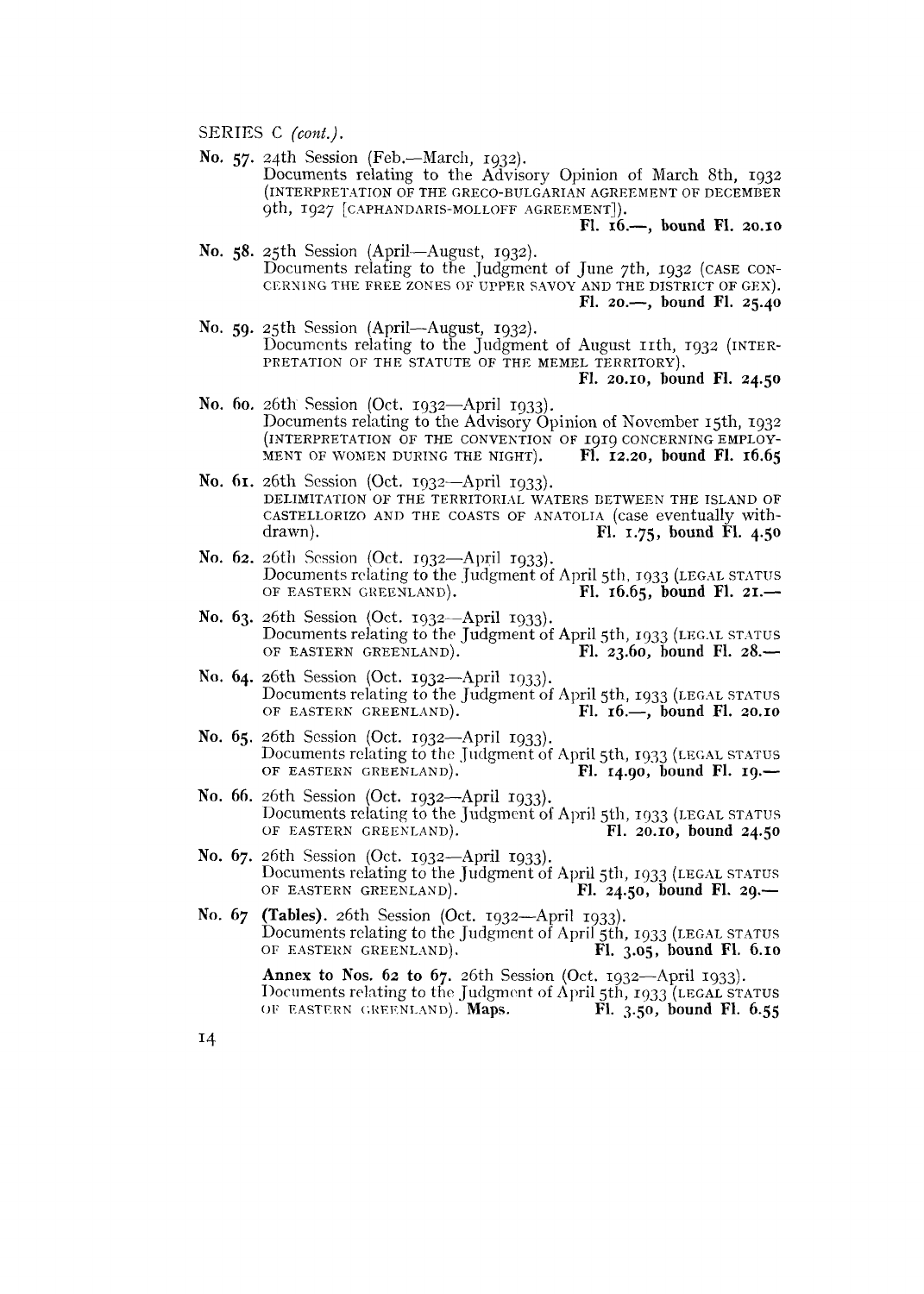we see the season and many of the company

- No. 68. 28th Session (May, 1933). APPEALS FROM CERTAIN JUDGMENTS OF THE HUNGARO-CZECHOSLOVAK MIXED ARBITRAL TRIBUNAL (Applications eventually withdrawn). Fl. 8.80, bound Fl.  $13$ .
- No. 60. 28th Session (May. 1933). LEGAL STATUS OF THE SOUTH-EASTERN TERRITORY OF GREENLAND Fl.  $3.05$ , bound Fl.  $6.55$ (Applications eventually withdrawn).
- No. 70. 30th Session (Oct.-Dec., 1933). PRINCE VON PLESS ADMINISTRATION (Application eventually with-Fl.  $13 \rightarrow$ , bound Fl.  $17.50$ drawn).
- No. 71. 30th Session (Oct.-Dec., 1933). CASE CONCERNING THE POLISH AGRARIAN REFORM AND THE GERMAN MINORITY (Application eventually withdrawn).

Fl. 5.70, bound Fl. 9.20

No. 72. 30th Session (Oct.-Dec., 1933). Documents relating to the Judgment of December 15th, 1933 (APPEAL FROM A JUDGMENT OF THE HUNGARO-CZECHOSLOVAK MIXED ARBITRAL TRIBUNAL [THE PETER PÁZMÁNY UNIVERSITY]).

Fl.  $20.$ , bound Fl.  $25.40$ 

No. 73. 30th Session (Oct.-Dec., 1933).<br>Documents relating to the Judgment of December 15th, 1933 (APPEAL FROM A JUDGMENT OF THE HUNGARO-CZECHOSLOVAK MIXED ARBITRAL TRIBUNAL [THE PETER PÁZMÁNY UNIVERSITY]].

 $\overline{FI}$ . 20.10, bound  $\overline{FI}$ . 24.50

No. 74. 31st Session (Feb.-March, 1934). Documents relating to the Judgment of March 17th, 1934 (LIGHT-HOUSES CASE BETWEEN FRANCE AND GREECE).

Fl.  $13. -$ , bound Fl.  $17.50$ 

- No. 75. 33rd Session (Oct.-Dec., 1934).<br>Documents relating to the Judgment of December 12th, 1924 (THE Fl.  $12.20$ , bound Fl.  $16.65$ OSCAR CHINN CASE).
- No. 76. 34th Session (Feb.-April, 1935). Documents relating to the Advisory Opinion of April 6th, 1935 Fl. 8.80, bound Fl.  $13 -$ (MINORITY SCHOOLS IN ALBANIA).
- No. 77. 35th Session (Oct.-Dec., 1935). Documents relating to the Advisory Opinion of December 4th, 1935 (CONSISTENCY OF CERTAIN DANZIG LEGISLATIVE DECREES WITH THE CONSTITUTION OF THE FREE CITY). Fl. 10.50, bound Fl. 14.90
- No. 78. Judicial Year 1936. THE LOSINGER  $\⊂>co$ . CASE (Application eventually withdrawn). Fl.  $13. -$ , bound Fl.  $17.50$
- No. 79. Judicial Year 1936. Documents relating to the Judgment of December 16th, 1936 (THE Fl.  $11.40$ , bound Fl.  $16$ . PAJZS, CSÁKY, ESTERHÁZY CASE).
- No. 80. Judicial Year 1936. Documents relating to the Judgment of December 16th, 1936 (THE PAJZS, CSÁKY, ESTERHÁZY CASE). Fl. 30.65, bound Fl. 35.—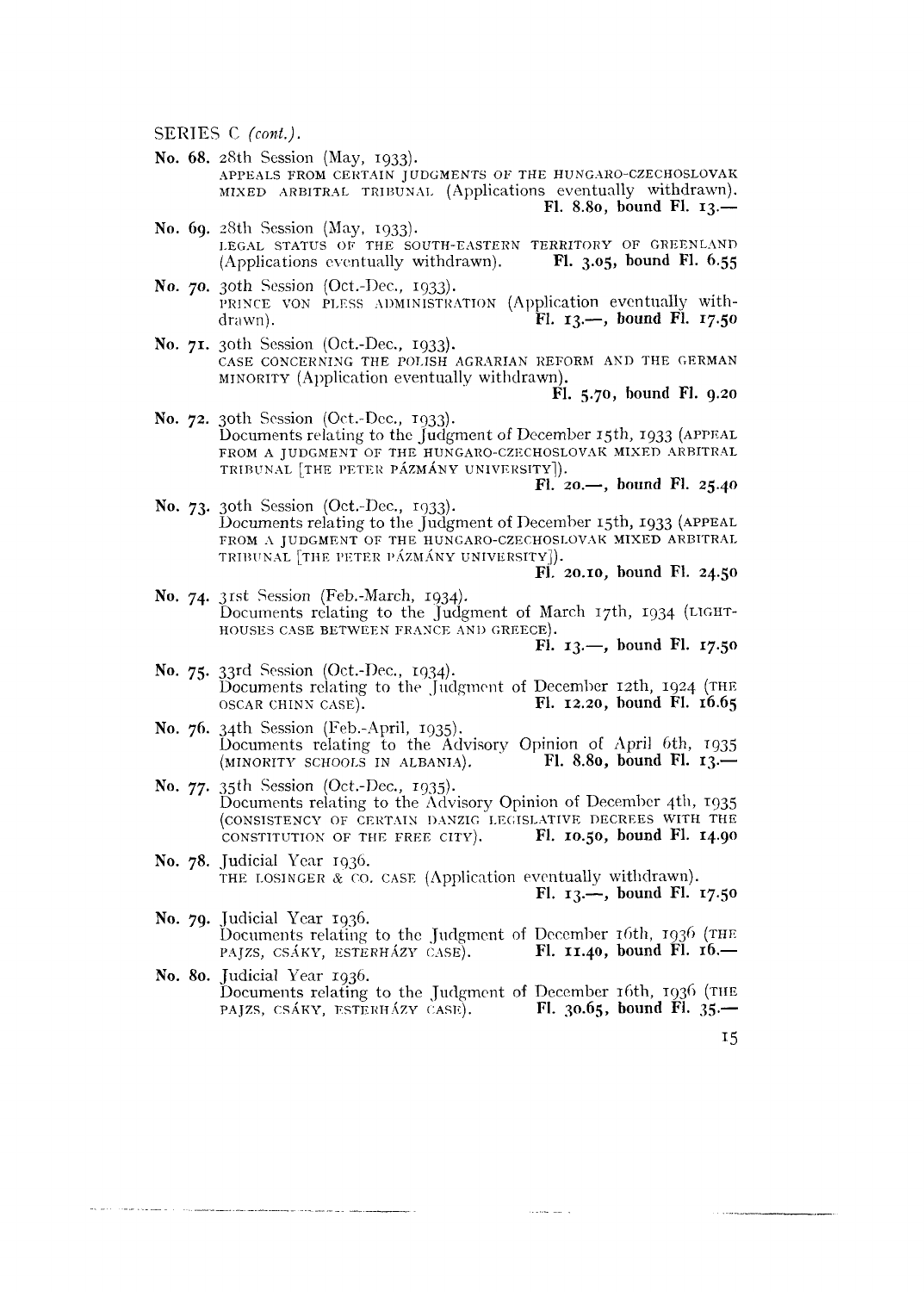- **No. 81.** Judicial Year 1937. Documents relating to the Judgment of June 28th, 1937 (DIVERSION OF WATER FROM THE MEUSE). FI. 16.65, bound Fl. 21. OF WATER FROM THE MEUSE).
- **No. 82.** Judicial Ycar 1937. Documents relating to the Judgment of October 8th, 1937 (LIGHT-<br>HOUSES IN CRETA AND SAMOS). Fl. 8.80, bound Fl. 13.— HOUSES IN CRETA AND SAMOS).
- No. 83. Judicial Year 1937.<br>BORCHGRAVE CASE.

BORCHGRAVE CASE. **F1. 6.10, bound F1. 9.60** 

- **No. 84.** Judicial Year 1938. Documents relating to the Judgment of June 14th, 1938 (PHOSPHATES IN MOROCCO). Fl. 24.50, bound Fl. 29.-
- **No. 85.** Judicial Year 1938. Documents relating to the Judgment of June 14th, 1938 (PHOSPHATES IN MOROCCO). Fl. 16.—, bound Fl. 20.10 IN MOROCCO). **FI. 16.-, bound F1. 20.10**
- **No. 86.** Judicial Years 1938-1939. Documents relating to the Judgment of February  $28th$ , 1939 (THE PANEVEZYS-SALDUTISKIS RAILWAY CASE).

**F1. 21.90, bound FI. 26.30** 

- **No. 87.** Judicial Years 1938-1939. Documents relating to the  ${\rm J}$ udgment of June 15th, 1939 (THE ''sociéti COMMERCIALE DE BELGIQUE"). **FI. 9.20, bound Fl. 13.60**
- **No. 88.** Judicinl Years 1938-1939. Documents relating to the Judgment of April 4th, 1939 (THE ELECTRI-CITY COMPANY OF SOFIA AND BULGARIA).

الأنار السيار وللمرابط

**F1. 13.60, bound F1. 18.-** 

#### SERIES **D.-ACTS AND DOCUMENTS CONCERNING THE ORGANIZATION OF THE COURT**

No. I *Statute of the Court.* 

*Rules of Court* (as amended on July 31st, 1926).

**F1. 5.50, bound F1. 7.90** 

- No. I (second edition). *Statute and Rules of Court, ami other constilutional*  documents, rules or regulations (with the modifications effected therein<br>up to February 21st, 1931). **FI.** 3.05, bound Fl. 5.50 up to February  $21st$ ,  $1931$ .
- No. I (third edition). *Statute and Rules of Court, and other constitutional documents, rules or regulations* (March 1936). **Out of print.** *ments, rules or regulations (March 1936).*
- No. *r* (fourth edition). *Statute and Rules of Court* (April 1940). **FI. 4.-, bound F1. 7.45**

**16** 

 $\sim$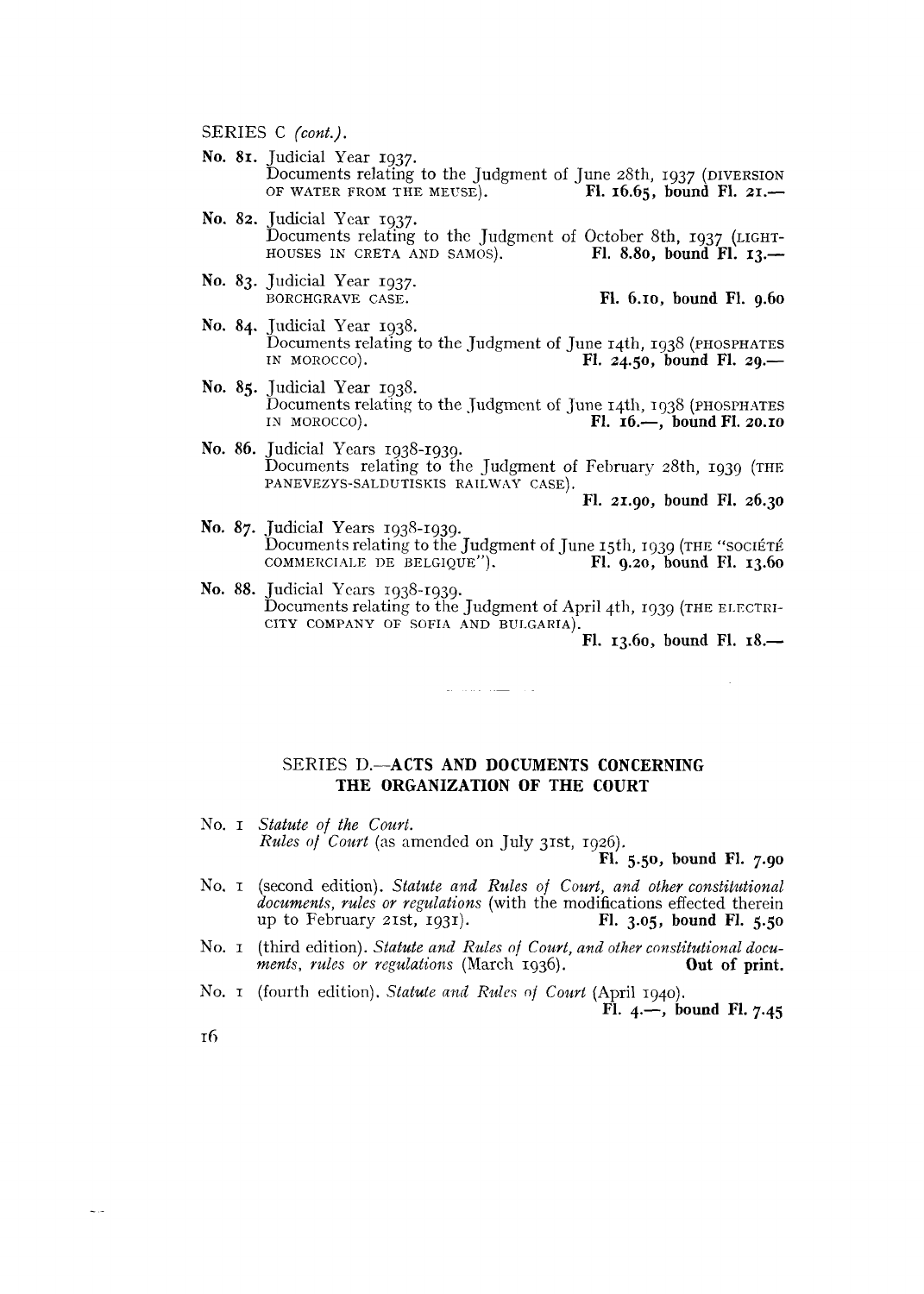a productive production of the second component

|  | No. 2. Preparation of the Rules of Court.                                                                                         | Fl. $35 -$ , bound Fl. $39.40$                  |
|--|-----------------------------------------------------------------------------------------------------------------------------------|-------------------------------------------------|
|  | Addendum to No. 2.<br>Revision of the Rules of Court                                                                              | Fl. $19. -$ , bound Fl. $23.60$                 |
|  | Second Addendum to No. 2.<br>Modification of the Rules, 1931                                                                      | Fl. $19. -$ , bound Fl. 23.60                   |
|  | Third Addendum to No. 2.<br>Elaboration of the Rules of March 11th, 1936.                                                         |                                                 |
|  | Fourth Addendum to No. 2.                                                                                                         | Fl. $62$ —, bound Fl. $70$ —                    |
|  | Elaboration of the Rules of Court of March 11th, 1936.                                                                            | Fl. 48.10, bound Fl. 56.90                      |
|  | No. 3. Collection of Texts governing the jurisdiction of the Court.                                                               | Fl. 4.50, bound Fl. 6.55                        |
|  | No. 4. Collection of Texts governing the jurisdiction of the Court<br>Second edition (June 1st, $1924$ ).                         | Fl. 11.40, bound Fl. $16$ .                     |
|  | No. 5. Collection of Texts governing the jurisdiction of the Court.<br>Third edition (brought up to date, October 1st, 1926).     | English edition : Fl. 10.50, bound Fl. 13.-     |
|  | $N^{\circ}$ 5. Collection des Textes gouvernant la compétence de la Cour.<br>Troisième édition (mise à jour au rer octobre 1926). | <i>Edition française</i> : <b>Out of print.</b> |
|  | No. 6. Collection of Texts governing the jurisdiction of the Court.                                                               |                                                 |
|  | Fourth edition (January 31st, 1932).                                                                                              |                                                 |
|  |                                                                                                                                   | Fl. 20.10, bound Fl. 24.50                      |

### SERIES E.-ANNUAL REPORTS

- No. I. Annual Report (January 1st, 1922—June 15th, 1925).<br>English edition : Fl. 10.50, bound Fl. 13.—
- N° 1. Rapport annuel (1er janvier 1922 15 juin 1925). Édition française : Fl. 10.50, relié Fl. 13.-
- No. 2. Second Annual Report (June 15th, 1925-June 15th, 1926). *English edition*:  $\check{F}$ l. 9.60, bound Fl. 12.30
- N° 2. Second Rapport annuel (15 juin 1925 15 juin 1926).<br> *Edition française*: **Fl. 9.60, relié Fl. 12.30**
- No. 3. Third Annual Report (June 15th, 1926-June 15th, 1927.<br>English edition: Fl. 11.40, bound Fl. 14.-
- $N^{\circ}$  3. Troisième Rapport annuel (15 juin 1926 15 juin 1927). Édition française : Fl. 11.40, relié Fl. 14.-
- No. 4. Fourth Annual Report (June 15th, 1927-June 15th, 1928). English edition: Fl. 14.90, bound Fl. 17.50
- N° 4. Quatrième Rapport annuel (15 juin 1927 15 juin 1928). *Édition française* : Fl. 14.90, relié Fl. 17.50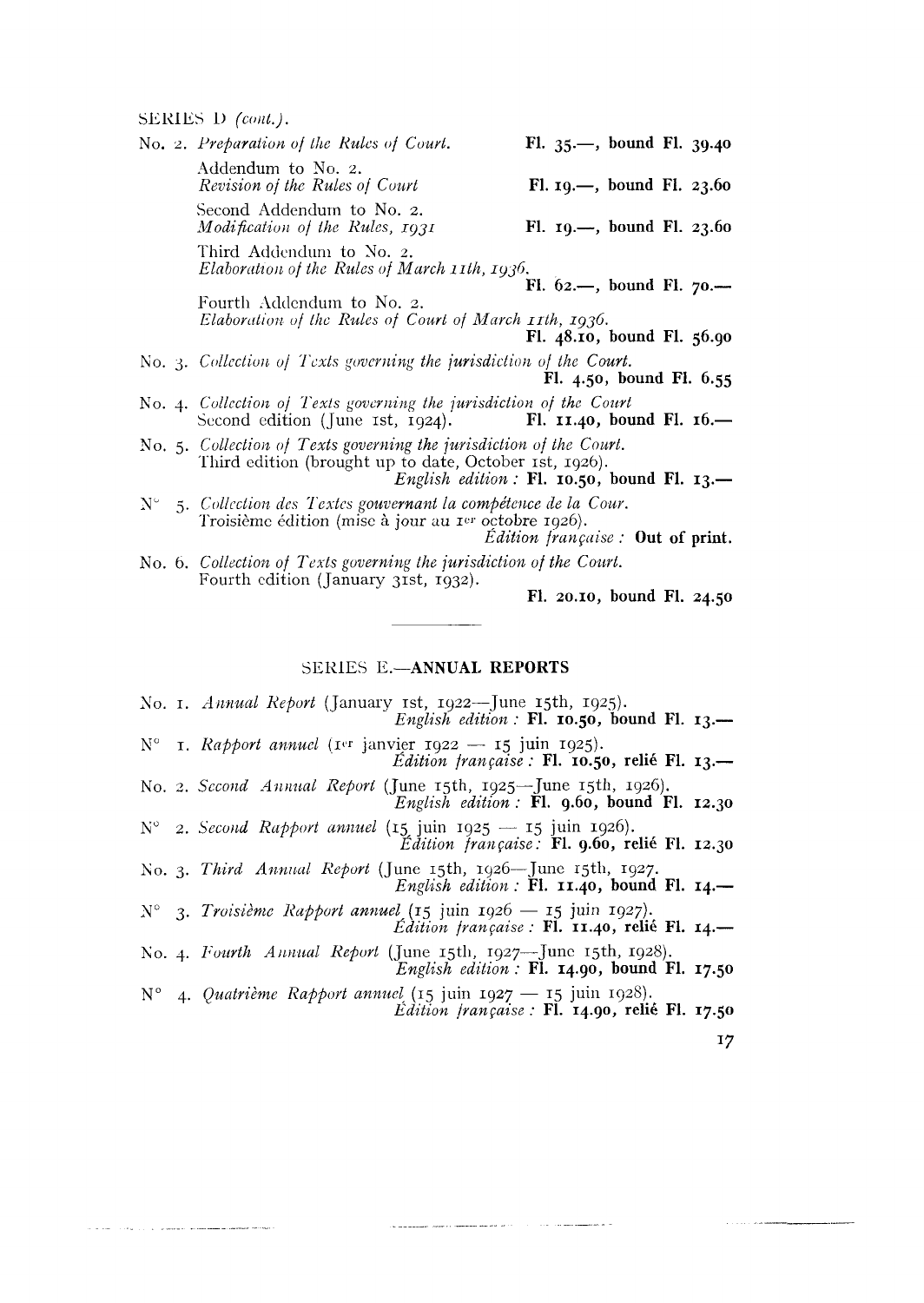- No. 5. Fifth Annual Report (June 15th, 1928 June 15th, 1929).
- English edition: Fl. 12.20, bound Fl. 14.90  $N^{\circ}$  5. Cinquième Rapport annuel (15 juin 1928 — 15 juin 1929).

į.

- $Edition$  [rançaise : Fl. 12.20, relié Fl. 14.90
- No. 6. Sixth Annual Report (June 15th, 1929—June 15th, 1930)<br>English edition: Fl. 14.90, bound Fl. 17.50
- $N^{\circ}$  6. Sixième Rapport annuel (15 juin 1929 15 juin 1930). *Edition française : Fl. 14.90, relié Fl. 17.50*
- No. 7. Seventh Annual Report (June 15th, 1930—June 15th, 1931). English edition : Fl. 11.40, bound Fl. 14.—
- N° 7. Septième Rapport annuel (15 juin 1930 -- 15 juin 1931).  $Ediition$  trançaise : Fl. 11.40, relié Fl. 14.-
- No. 8. Eighth Annual Report (June 15th, 1931—June 15th, 1932). English edition : Fl. 11.40, bound Fl. 14.—
- $N^c$  8. Huitième Rapport annuel (15 juin 1931 -- 15 juin 1932).  $Ediition$  trançaise : FI. 11.40, relié Fl. 14.—
- No. 9. Ninth Annual Report (June 15th, 1932—June 15th, 1933). English edition:  $\mathbf{F1.}$  8.35, bound  $\mathbf{F1.}$  10.95
- N° 9. Neuvième Rapport annuel (15 juin 1932 15 juin 1933).<br>Édition française : FI. 8.35, relié FI. 10.95
- No. 10. Tenth Annual Report (June 15th, 1933—June 15th, 1934).<br>English edition: Fl. 8.35, bound Fl. 10.95
- N° 10. Dixième Rapport annuel (15 juin 1933 15 juin 1934). Édition française : Fl. 8.35, relié Fl. 10.95
- No. II. Eleventh Annual Report (June 15th, 1934-June 15th, 1935)<br>English edition: Fl. 8.35, bound Fl. 10.95
- N° 11. Onzième Rapport annuel (15 juin 1934 15 juin 1935). Edition française : Fl. 8.35, relié Fl. 10.95
- No. 12. Twelfth Annual Report (June 15th, 1935-June 15th, 1936). English edition:  $F1.$  10.05, bound  $F1.$  12.70
- $N^{\circ}$  12. Douzième Rapport annuel (15 juin 1935 15 juin 1936). Edition française : Fl. 10.05, relié Fl. 12.70
- No. 13. Thirteenth Annual Report (June 15th, 1936—June 15th, 1937). English edition : Fl. 8.35, bound Fl. 10.95
- N° 13. Treizième Rapport annuel (15 juin 1936 15 juin 1937). Édition française : Fl. 8.35, relié Fl. 10.95
- No. 14. Fourteenth Annual Report (June 15th, 1937—June 15th, 1938). English edition: Fl. 7.90, bound Fl. 10.50
- $N^{\circ}$  14. *Quatorzième Rapport annuel* (15 juin 1937 15 juin 1938). Edition française: Fl. 7.90, relié Fl. 10.50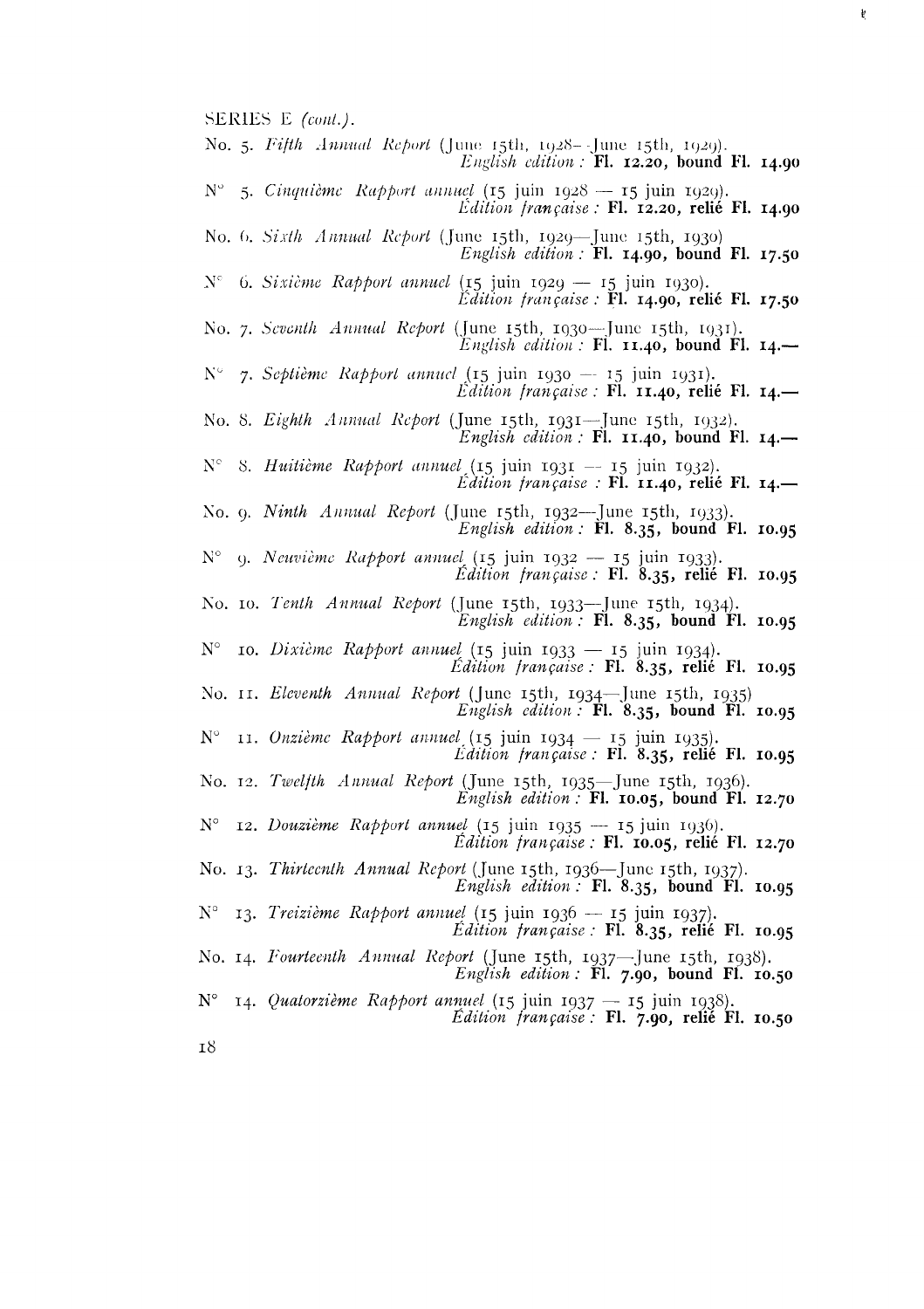No. 15. Fifteenth Annual Report (June 15th, 1938 -June 15th, 1939). English edition  $\tilde{F}$  Fl. 7.  $\rightarrow$  bound  $\tilde{F}$ l. 9.60

N° 15. Quinzième Rapport annuel (15 juin 1938 – 15 juin 1939).<br> *Édition française* : Fl. 7. -, relié Fl. 9.60

No. 16. Sixteenth Annual Report (June 15th, 1939-December 31st, 1945). English edition :  $F1.24.50$ , bound Fl. 28.90

 $N^{\circ}$  16. Seizième Rapport (15 juin 1939 — 31 décembre 1945). Édition française : Fl. 24.50, relié Fl. 28.90

#### **SERIES F.-GENERAL INDEXES**

No. 1. First General Index of the Publications of the Court (Series A, B and C). First-Eleventh Sessions (1922-1926).

Fl. 6.10, bound Fl. 9.60

No. 2. Second General Index of the Publications of the Court (Series A, B and C). Twelfth--Nineteenth Sessions (1927-1930).

Fl. 7.90, bound Fl. 11.40

- No. 3. Third General Index of the Publications of the Court (Scries A|B and C). Twentieth-Thirty-Fifth Sessions (1931-1935). Fl.  $7.$ —, bound Fl. 10.50
- No. 4. Indexes to the Statute and Rules of Court (preparation and revision-Fl. 4.50, bound Fl. 7.90  $Iq20-Iq36$ .

 $\frac{1}{2} \left( \frac{1}{2} \left( \frac{1}{2} \left( \frac{1}{2} \left( \frac{1}{2} \left( \frac{1}{2} \right) \right) + \frac{1}{2} \left( \frac{1}{2} \left( \frac{1}{2} \right) \right) \right) \right) + \frac{1}{2} \left( \frac{1}{2} \left( \frac{1}{2} \left( \frac{1}{2} \left( \frac{1}{2} \right) \right) + \frac{1}{2} \left( \frac{1}{2} \left( \frac{1}{2} \right) \right) \right) \right) + \frac{1}{2} \left( \frac{1}{2} \left( \frac$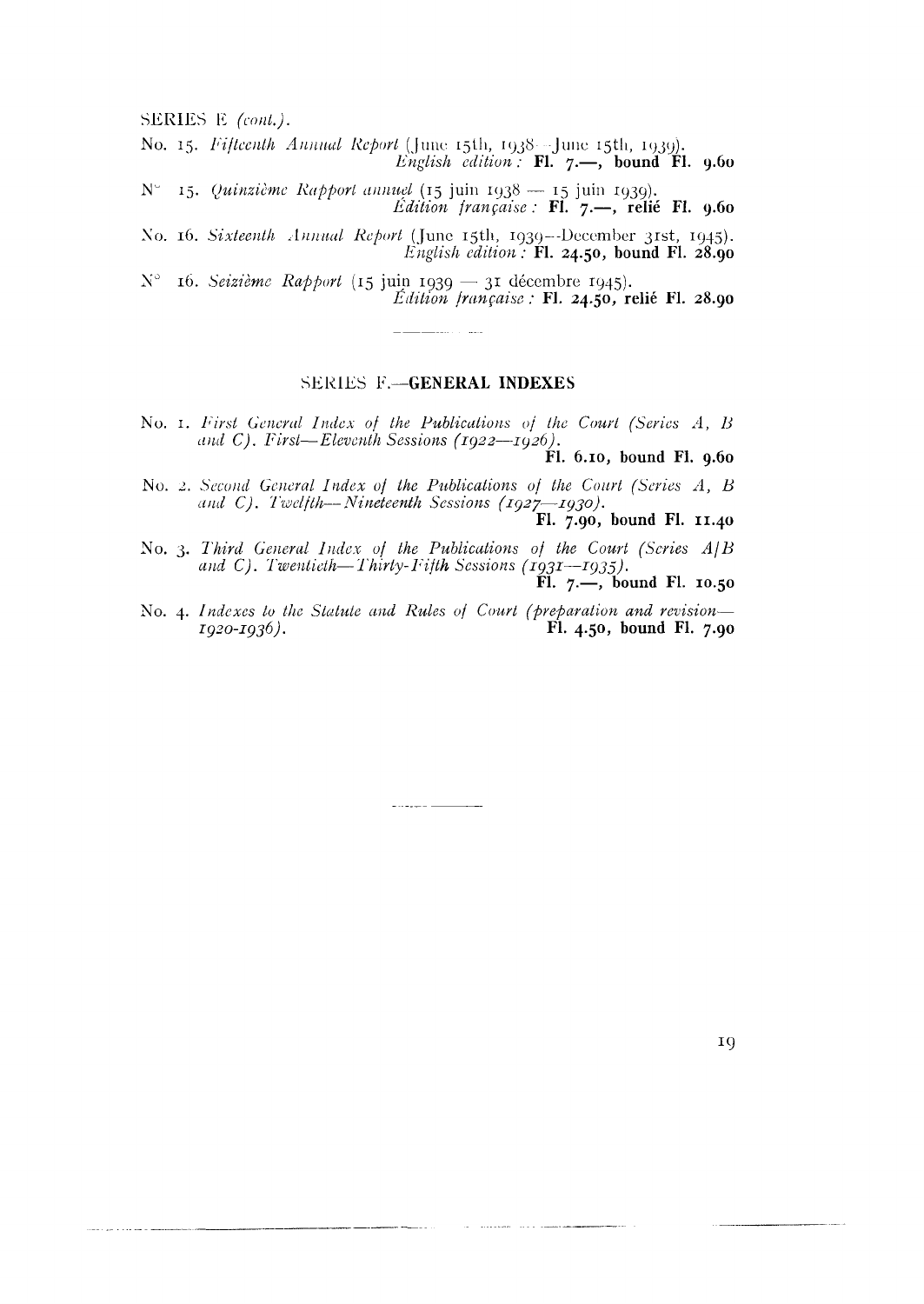## INDEX OF CASES DEALT WITH

## WITH REFERENCES TO PAGES OF THE CATALOGUE

(SERIES A, B,  $A/B$  AND C)  $\overline{\phantom{a}}$ 

 $\mathcal{A}$ 

|                                                                                                                                                                                                                                                           | Series A,<br>$B$ or $A/B1$         | Sevies C         |
|-----------------------------------------------------------------------------------------------------------------------------------------------------------------------------------------------------------------------------------------------------------|------------------------------------|------------------|
| A                                                                                                                                                                                                                                                         | No.                                | No.              |
| Acquisition of Polish nationality<br>Agrarian reform : see Reform (Polish<br>agrarian—), etc.                                                                                                                                                             | $B_7$                              | 3 I              |
| Appeals from certain judgments of the Hungaro-<br>Czechosl. M. A. T.                                                                                                                                                                                      | 50                                 | 68               |
| B                                                                                                                                                                                                                                                         |                                    |                  |
| Borchgrave case:<br>Preliminary objections<br>Termination of the proceedings<br>Brazilian federal loans issued in France                                                                                                                                  | 72l<br>73 <sub>1</sub><br>$A_{21}$ | 83<br>16 IV      |
| $\mathbf c$                                                                                                                                                                                                                                               |                                    |                  |
| Castellorizo (Island of--): see <i>Delimitation</i> , etc.<br>Chinn (The Oscar-case)<br>Chorzów factory (indemnities):                                                                                                                                    | 63                                 | 75               |
| <b>Iurisdiction</b>                                                                                                                                                                                                                                       | Aθ                                 | 13 I             |
| Interim measures of protection                                                                                                                                                                                                                            | $A_{12}$                           | $15$ $\text{II}$ |
| Interpretation of Judgments Nos. 7 and 8                                                                                                                                                                                                                  | A $13$                             | 13 V             |
| Merits                                                                                                                                                                                                                                                    | $A_{17}$                           | 15 II,           |
| "Communities" (Greco-Bulgarian—)                                                                                                                                                                                                                          | $B_{17}$                           | 16 II<br>18 I    |
| Competence of the Internat. Labour Organiza-<br>tion:                                                                                                                                                                                                     |                                    |                  |
| Agricultural production, etc.                                                                                                                                                                                                                             | $B_2, 3$                           | 1                |
| Personal work of the employer                                                                                                                                                                                                                             | B <sub>13</sub>                    | 12               |
| Consistency of certain Danzig legislative decrees<br>with the Constitution of the Free City<br>Courts of Danzig: see <i>Jurisdiction of</i>                                                                                                               | 65                                 | 77               |
| Customs régime between Germany and Austria<br>(Protocol of 19 III 31)                                                                                                                                                                                     | 41                                 | 53               |
| D                                                                                                                                                                                                                                                         |                                    |                  |
| Danzig:<br>-and Internat. Labour Organization<br>See also Consistency of certain-legislative<br>decrees, etc., Jurisdiction of the Courts of-<br>Polish postal service in-, Polish war<br>vessels, etc., and Treatment of Polish<br><i>untionals</i> etc. | B <sub>18</sub>                    | 18 H             |

nationals, etc.<br>Decrees (Danzig legislative-) : see *Consistency*, etc.

<sup>1</sup> Unless preceded by the letters **A** or **B**, the numbers refer to fascicules of **Series A/B.** 

 $\hat{A}$ 

20

 $\sim$   $\sim$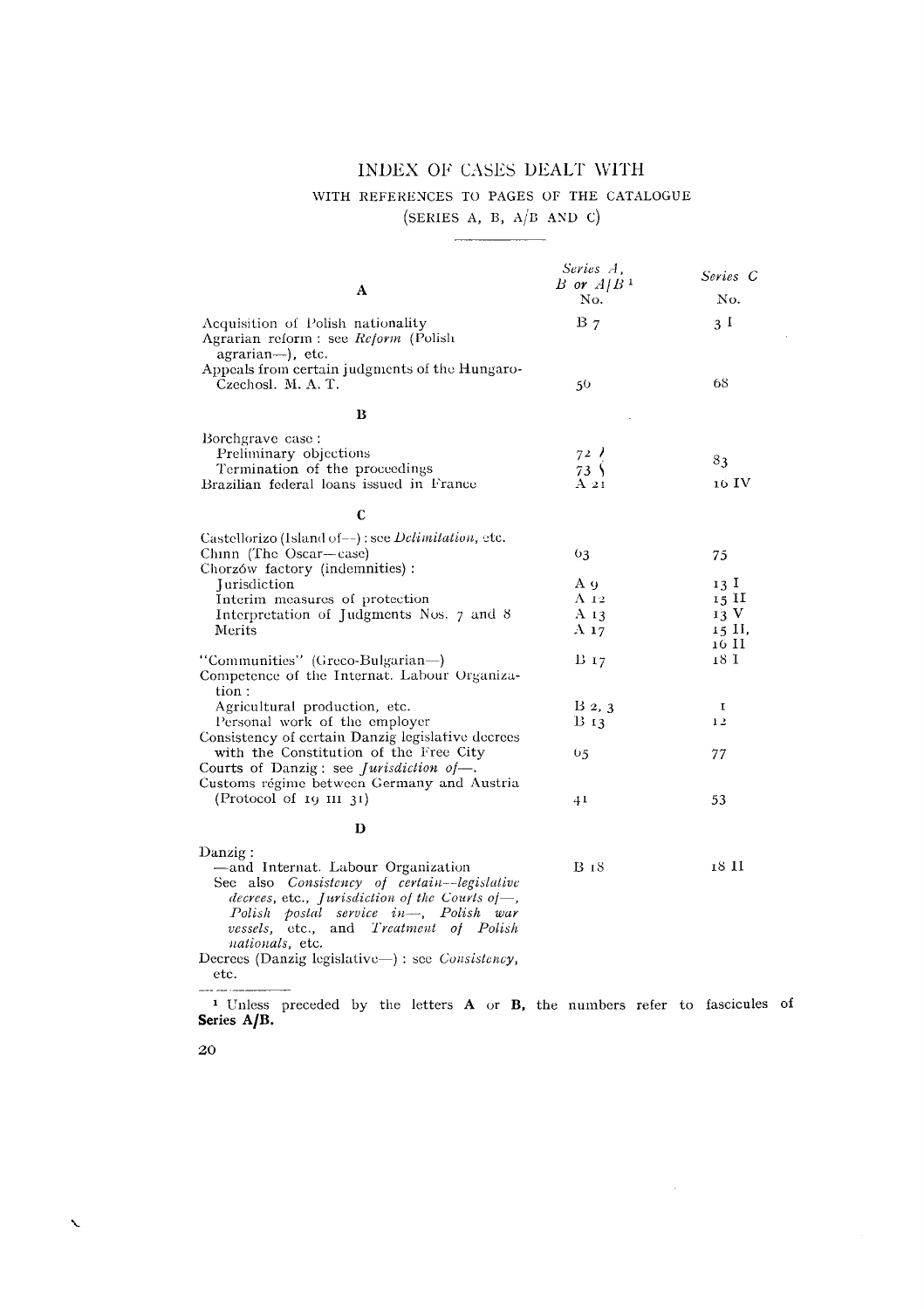$\sim 10^{-10}$ 

|                                                                                                                                                                                                                                                                       | Series A,<br>$B$ or $A/B$<br>No. | Series C<br>No.       |
|-----------------------------------------------------------------------------------------------------------------------------------------------------------------------------------------------------------------------------------------------------------------------|----------------------------------|-----------------------|
| Decrees (Nationality---, etc.) : see Nationality-<br>Delimitation of the Polish-Czechoslovakian<br>frontier (question of Jaworzina)<br>Delimitation of the territorial waters between<br>the island of Castellorizo and the coasts of                                 | <b>B</b> 8                       | $\overline{4}$        |
| Anatolia<br>Designation of the workers' delegate for the<br>Netherl, at the 3rd Session of the Internat.                                                                                                                                                              | 51                               | 61                    |
| Labour Conference<br>Diversion of water from the Meuse                                                                                                                                                                                                                | $B_1$<br>70                      | $\mathbf{r}$<br>81    |
| E                                                                                                                                                                                                                                                                     |                                  |                       |
| Eastern Carelia : see Statute of-<br>Electricity Company of Sofia and Bulgaria:<br>Preliminary objection<br>Interim measures of protection<br>Order of 26 II 40<br>Employment of women during the night: see<br>Interpretation cases.                                 | 77<br>79<br>80                   | 88                    |
| Exchange of Greek and Turkish populations<br>Expulsion of the Œcumen. Patriarch                                                                                                                                                                                       | <b>B</b> 10                      | 7 I<br>11 o           |
| F                                                                                                                                                                                                                                                                     |                                  |                       |
| Free zones of Upper Savoy and the District<br>of Gex :<br>ist phase (Order of 19 VIII 29)<br>$\left(\begin{array}{cc} , , & , , & 6 \end{array} \right)$ x <sub>11</sub> 30)<br>2nd<br>(Judgment of $7$ VI 32)<br>3rd<br>$\overline{\phantom{a}}$                     | A <sub>22</sub><br>A $24$<br>46  | 17 I<br>19 I IV<br>58 |
| G                                                                                                                                                                                                                                                                     |                                  |                       |
| German interests in Upper Silesia: see Upper<br>Silesia.<br>Greco-Bulgarian Agreement of $9 \times 11$ $27$ : see<br>Interpretation cases.<br>Greco-Turkish Agreement of 1 XII 26: see<br>Interpretation cases.<br>Greek and Turkish populations: see <i>Exchange</i> |                                  |                       |
| $of$ —.<br>Greenland (Legal status of Eastern--)                                                                                                                                                                                                                      | 53                               | $62 - 67$<br>and ann. |
| Greenland (Legal status of the South-Eastern<br>Territory of-):<br>Joinder of applications; interim measures<br>of protection<br>Termination of the proceedings                                                                                                       | 48/<br>55 Y                      | 69                    |
| I                                                                                                                                                                                                                                                                     |                                  |                       |
| Internat. Commission of the river Oder (Terri-<br>torial jurisdiction of-<br>Internat. Labour Organization : see Competence,<br>etc., and Danzig.                                                                                                                     | A $23$                           | 17 H                  |

 $\alpha=1$ 

 $\sim$ 

and the companion of the company

 $\hat{z}$  . The maximum  $\hat{z}$ 

 $\sim 10^7$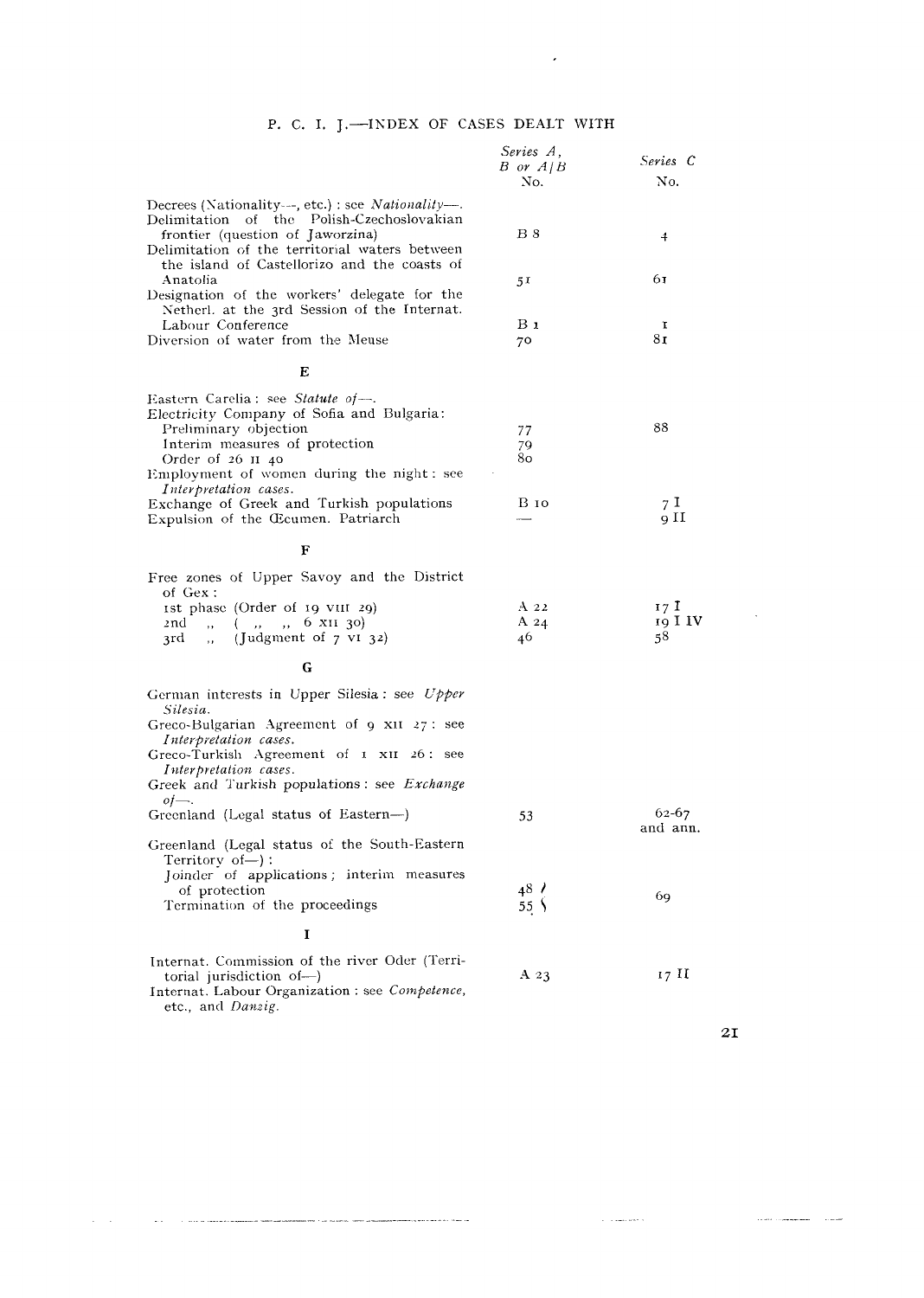|                                                                                                 | Series A,<br>$B$ or $A/B$<br>No. | Series C<br>No. |
|-------------------------------------------------------------------------------------------------|----------------------------------|-----------------|
| Interpretation cases :                                                                          |                                  |                 |
| Art. 3, para. 2, of the Treaty of Lausanne                                                      |                                  |                 |
| (frontier between Turkey and Iraq)<br>Convention of 1919 concerning the employ-                 | <b>B</b> 12                      | ю               |
| ment of women during the night<br>Greco-Bulgarian Agreement of $9 \times 11$ $27$               | 50                               | 60              |
| (Caphandaris-Molloff Agreement)<br>Greco-Turkish Agreement of 1 XII 26 (Final                   | 45                               | 57              |
| Protocol, Art. IV)                                                                              | <b>B</b> 16                      | 15 I            |
| Judgments Nos. 7 and 8 (Chorzów factory)<br>Statute of the Memel Territory:                     | A <sub>13</sub>                  | 13 V            |
| Preliminary objection                                                                           | 47 <sup>7</sup>                  | 59              |
| Merits<br>See also Treaty of Neuilly, etc.                                                      | 49 <sup>0</sup>                  |                 |
| J                                                                                               |                                  |                 |
| Jaworzina case: see <i>Delimitation</i> , etc.                                                  |                                  |                 |
| Jurisdiction of the Courts of Danzig                                                            | B 15                             | $I_4$ I         |
| Jurisdiction of the European Commission of                                                      |                                  |                 |
| the Danube                                                                                      | <b>B</b> 14                      | 13 IV           |
| L                                                                                               |                                  |                 |
| Legal status of Eastern Greenland : see Green-<br>land.                                         |                                  |                 |
| Legal status of the South-Eastern Territory of                                                  |                                  |                 |
| Greenland : see Greenland.                                                                      |                                  |                 |
| Lighthouses case between France and Greece                                                      | 62                               | 74              |
| Lighthouses in Crete and Samos                                                                  | 71                               | 8 <sub>2</sub>  |
| Loans : see Brazilian-, etc., and Serbian-<br>Losinger & Co. case :                             |                                  |                 |
| Preliminary objection                                                                           |                                  |                 |
| Termination of the proceedings                                                                  | 67 i                             | 78              |
| "Lotus" case                                                                                    | 60 I<br>A 10                     | 13 H            |
|                                                                                                 |                                  |                 |
| м                                                                                               |                                  |                 |
| Mavrommatis concessions :                                                                       |                                  |                 |
| In Palestine                                                                                    | A <sub>2</sub>                   | 5 I             |
| At Jerusalem                                                                                    | A 5                              | 7 H             |
| (readaptation— <i>iprisdiction</i> )                                                            | A 11                             | 13 HI           |
| Memel Territory : see Interpretation cases.                                                     |                                  |                 |
| Meuse (Diversion of water from the—): see                                                       |                                  |                 |
| Diversion of water, etc.                                                                        |                                  |                 |
| Minority schools in Albania<br>Minority schools in Upper Silesia : see <i>Upper</i><br>Silesia. | 64                               | 76              |
| Monastery of Saint-Naoum                                                                        | Βg                               | 5 H             |
| Morocco (Phosphates in-): see <i>Phosphates in</i><br>Morocco.                                  |                                  |                 |
| N                                                                                               |                                  |                 |
| Nationality decrees issued in Tunis and Morocco                                                 | Β4                               | 2 and           |
|                                                                                                 |                                  | suppl.          |

 $\overline{a}$ 

22

 $\overline{\phantom{a}}$ 

 $\mathbf{L}$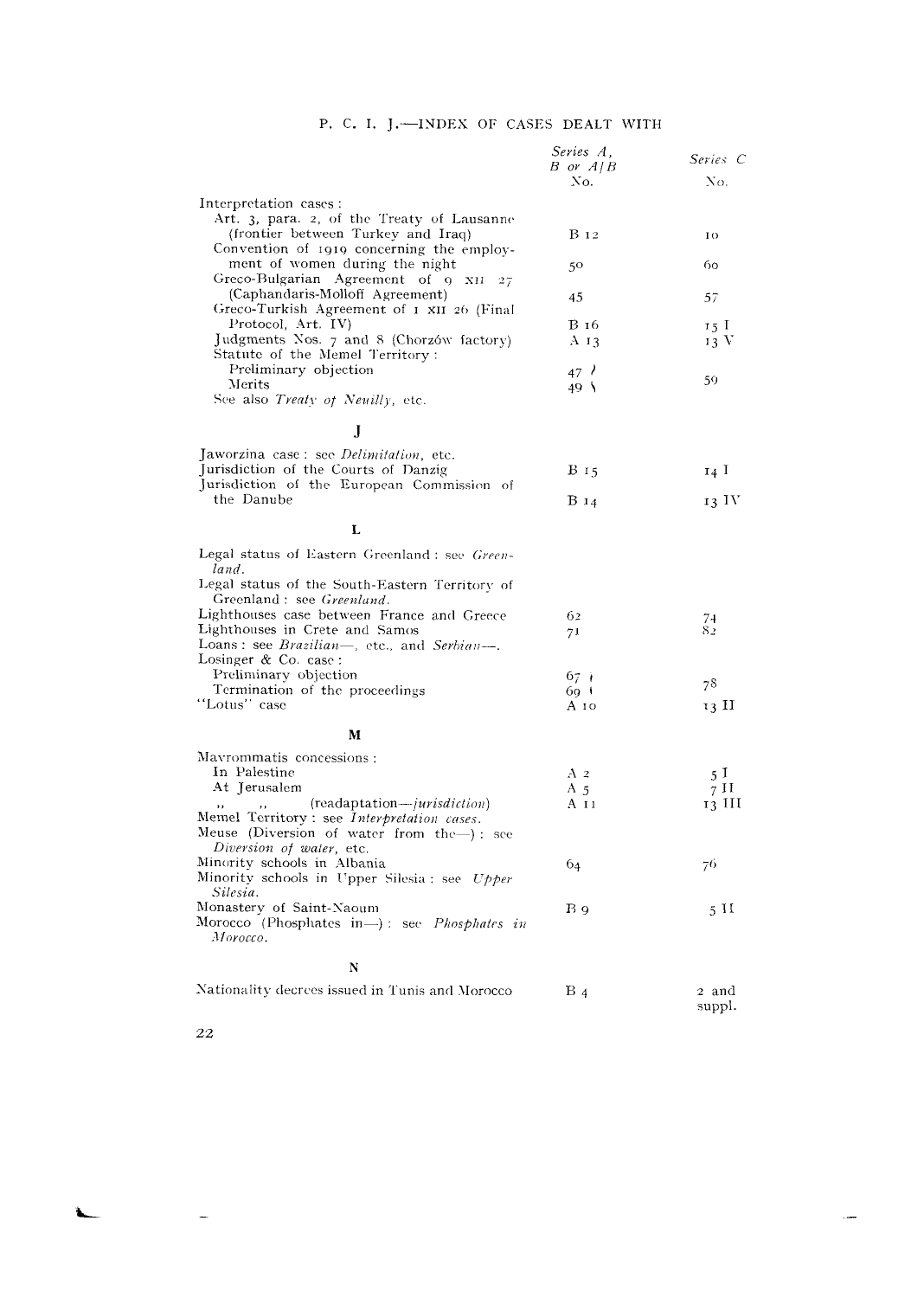|                                                                   | Series A,       | Series C       |
|-------------------------------------------------------------------|-----------------|----------------|
| Р                                                                 | $B$ or $A/B$    |                |
|                                                                   | No.             | No.            |
| Pajzs, Csáky, Esterházy case:                                     |                 |                |
| Preliminary objection                                             | 66 - 1          | 79, 80         |
| Merits                                                            | 68 1            |                |
| Panevezys-Saldutiskis railway:                                    |                 |                |
| Preliminary objections<br>Merits                                  | $75 +$          | 86             |
| Patriarch (Coumenical—): see <i>Expulsion of—</i> .               | 76 1            |                |
| Pázmány (Peter—University)                                        | 1 <sub>O</sub>  | 72, 73         |
| Phosphates in Morocco                                             | 74              | 84, 85         |
| Pless (Prince von-) Administration:                               |                 |                |
| Joinder of prelimin. objection to merits                          | 52              |                |
| Interim measures of protection                                    | 54              |                |
| Prorogation of time-limits                                        | 57              | 70             |
| Termination of the proceedings                                    | 59.             |                |
| Polish nationals in Danzig : see <i>Treatment of</i> —.           |                 |                |
| Polish postal service in Danzig                                   | Ви              | 8              |
| Polish war vessels in Danzig                                      | $+3$            | 55             |
|                                                                   |                 |                |
| R                                                                 |                 |                |
| Railway Panevezys-Saldutiskis: see Panevezys-                     |                 |                |
| Saldutiskis railway.                                              |                 |                |
| Railway traffic between Lithuania and Poland                      | $+2$            | 54             |
| Reform (Polish agrarian—and German minor-                         |                 |                |
| $itv$ :                                                           |                 |                |
| Interim measures of protection                                    | .587            |                |
| Termination of the proceedings                                    | 60 <sub>1</sub> | 71             |
| Régime (Customs--) : see Customs-                                 |                 |                |
|                                                                   |                 |                |
| s                                                                 |                 |                |
| Saint-Naoum: see Monastery of-                                    |                 |                |
| Schools: see $Minority$ .                                         |                 |                |
| Serbian loans issued in France                                    | $A_{20}$        | 16 HI          |
| Settlers of German origin in Poland                               | B 6             | 3 <sup>1</sup> |
| Société commerciale de Belgique                                   | 78              | 87             |
| Status of Eastern Greenland (Legal--): see                        |                 |                |
| Greenland.                                                        |                 |                |
| Status of the South-Eastern Territory of                          |                 |                |
| Greenland $(Legal-)$ : see <i>Greenland</i> .                     |                 |                |
| Statute of Eastern Carelia                                        | $B_5$           | 3 I, II        |
| Statute of the Memel Territory; see Interpre-                     |                 |                |
| tation cases.                                                     |                 |                |
| т                                                                 |                 |                |
|                                                                   |                 |                |
| Treatment of Polish nationals, etc., in Danzig                    | 44              | 56             |
| Treaty of Lausanne: see Interpretation cases.                     |                 |                |
| Treaty of Neuilly, Art. 179, Annex, para. 4                       | $A_3$           | 6 and          |
| (interpretation)<br>Treaty of 2 x1 1865 between China and Belgium |                 | suppl.         |
| (Denunciation of-):                                               |                 |                |
| Orders of $8$ 1, 15 II and $18$ VI 27                             | A8              |                |
| Order of 21 11 28                                                 | A $14$          |                |
| $\frac{1}{2}$ , 13 VIII 28<br>$\overline{\phantom{a}}$            | A 16            | 16 I           |
| $\frac{1}{2}$ , 25 V 29<br>$, \,$                                 | A 18/19         |                |
|                                                                   |                 |                |

 $\sim 10^{-11}$ 

د است ده اس

 $\sim$ 

 $\sim$  . The contract of the contract of the contract of the contract of the contract of the contract of the contract of

23

. . . . . .

 $\sim 100$  and

 $\Box$ 

 $\sim$   $\sim$ 

ستشامل والمراد

 $\sim$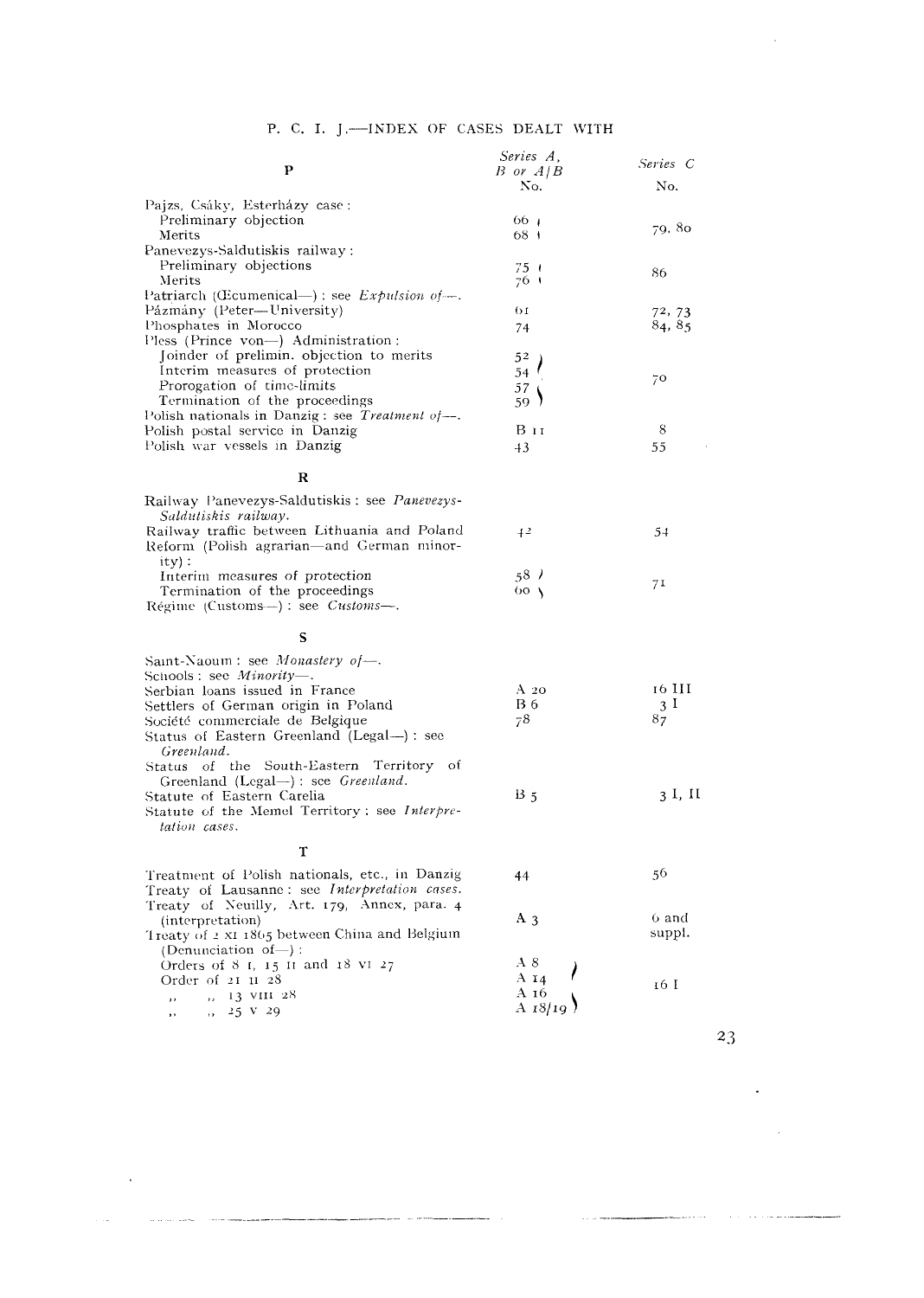÷

 $\ddot{\phantom{1}}$ 

Æ

| U                                         | Series A.<br>$B$ or $A$ <sup><math>\prime</math></sup> $B$ | Series C              |
|-------------------------------------------|------------------------------------------------------------|-----------------------|
|                                           | No.                                                        | No.                   |
| University (Peter Pázmány—): see Pázmány. |                                                            |                       |
| Upper Silesia (Polish—):                  |                                                            |                       |
| German interests in--:                    |                                                            |                       |
| <i><u>Iurisdiction</u></i>                | A $6$                                                      | -o I                  |
| Merits                                    | A $7$                                                      | 11 I-III              |
| German minority schools in-               | 40                                                         | 5 <sup>2</sup>        |
| Minority rights in— (minority schools)    | A <sub>15</sub>                                            | 14 H                  |
| w                                         |                                                            |                       |
| War vessels (Polish—): see $Polish$ —.    |                                                            |                       |
| "Wimbledon" (The $S.S.$ —)                | Αи                                                         | 3 I, II<br>and suppl. |

 $\sim$  114  $\sim$  10  $\sim$  114  $\sim$ 

 $\mathbf{z}$ 

Zones (Free $-$ ): see Free zones $-$ , etc.

 $\mathbb{R}^2$ 

 $\mathbf{v}$ 

 $\bar{\beta}$